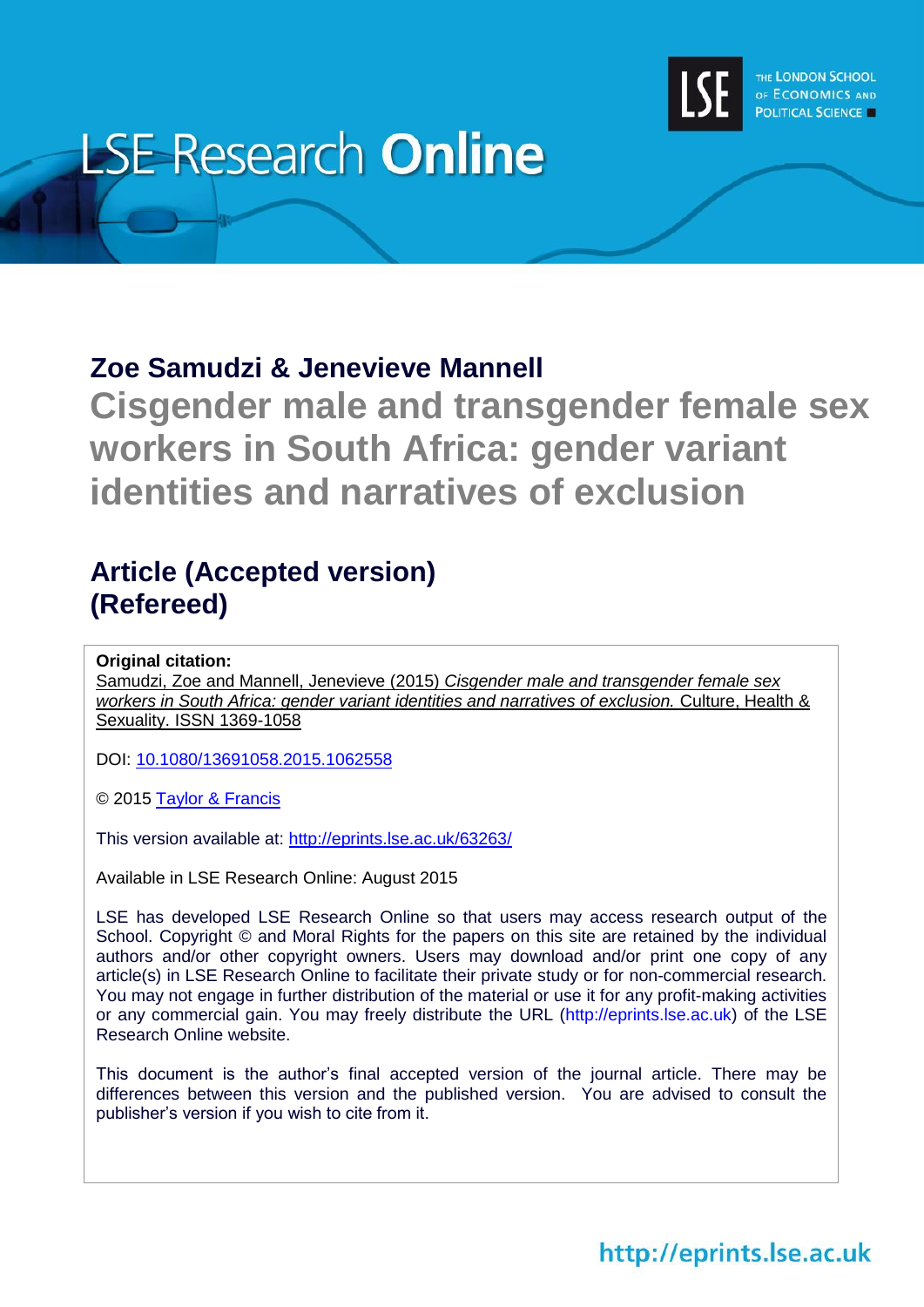# **Introduction**

This paper examines how identities of cisgender male (here, meaning individuals who were assigned male at birth and presently identify as such) and transgender female (here, meaning individuals who were assigned male at birth but identify as women) sex workers relate to socially imposed constructions of masculinity and femininity, and the implications such identities have in sex workers' everyday lives. We are drawing on a recent qualitative study of sex workers conducted in collaboration with the Sex Workers Education and Advocacy Taskforce (SWEAT) in Cape Town, South Africa. Our aim in this paper is to contribute to a more holistic conceptualisation of gender and sexual identities in understandings of sex workers' health and behaviour that better reflects the lived experiences of individuals who do not conform to gendered social identities.

South Africa provides an illustrative case for exploring the identities of cisgender male and transgender female sex workers because of how gender constructs have been deeply embedded in South Africa's social and political institutions since apartheid, including institutions that align female sexuality with sex work (Ratele 2009). The state is legally permissive of homosexuality and discrimination on these grounds is constitutionally forbidden; yet sexuality as heteronormative (where the 'norm' is defined as sex between a man and a woman) is often socially reinforced (Ratele 2009, 2013; Swarr 2012; Moolman 2013; Morrisey 2013). These heteronormative constructions play a central role in sexual interactions – sex work, in particular – with significant implications for women and gender non-conforming individuals, including men who have sex with men (MSM), and individuals who are assigned male at birth and transition to womanhood (i.e. transgender women). For these non-conforming gender and sexual identities (transgender women in particular), the construction of binary and hierarchical gender categories pose a number of challenges, including a lack of recognition, social exclusion, stigma, and discrimination (Sugano et al. 2006; Bauer et al. 2009; Sevelius 2012). This raises a number of questions we are seeking to answer in this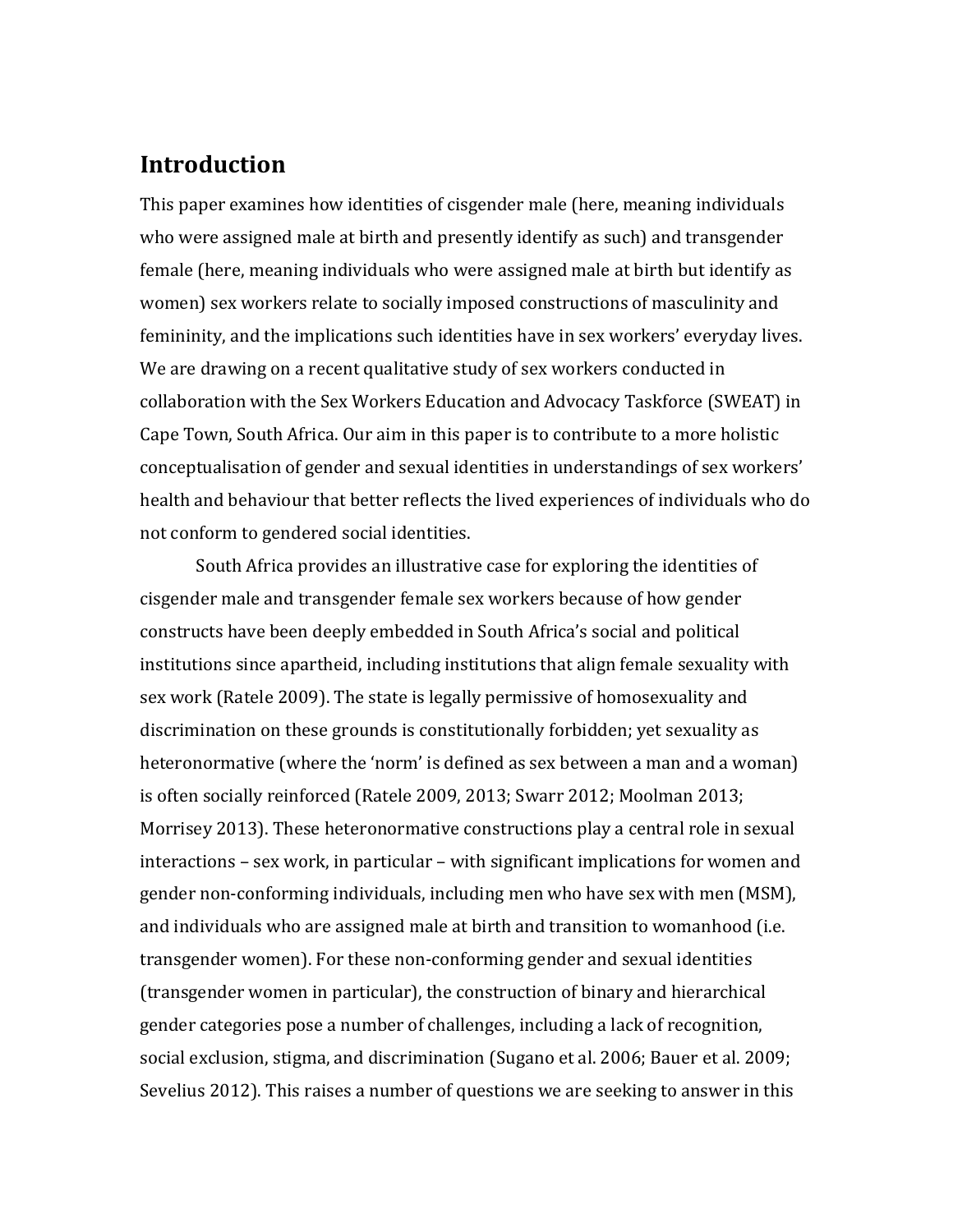paper, namely: How do individuals with non-conforming gender identities navigate heteronormative constructions of masculinity and femininity in their profession as sex workers? How does navigating these hostile spaces ultimately affect their identities in a profession that is already deeply marginalised?

#### *Sex work, identity, and health*

In South Africa, the primary health concern related to sex work is AIDS given the high prevalence of HIV. Current estimates put the rate of HIV in the general population at 19% (aged 15 to 49) with over 300,000 new infections each year (UNAIDS 2013). Approximately 20% of new HIV infections in South Africa are attributable to sex work (Richter et al. 2013) and half of female sex workers in South Africa are HIV-positive (Breyer et al. 2014). However, the persistent links that are drawn between sex work and HIV in epidemiological accounts of the epidemic not only lead to the further stigmatisation of sex workers, but over-simplify complex issues around how sex and sexuality contribute to the high rates of HIV in South Africa (Wojciki and Malala 2001; Hunter 2010).

In contrast, anthropological and social psychological perspectives draw on first-hand accounts of the reasons why sex workers may not protect themselves against HIV (e.g. through using condoms with clients), highlighting the structural realities that contribute to high HIV rates among sex workers. For example, sex workers are less likely to use condoms because of clients' claims that condoms leave them sexually unsatisfied and are thus only willing to pay a fraction of the price for the service (Karim et al. 1995). In some cases, sex workers are afraid to attempt condom negotiation because they fear violence from clients (Wojcicki and Malala 2001). In addition, given the economic constraints that individuals taking up sex work are often under, sex workers may be forced to choose between economic survival and potential exposure to HIV (Gupta et al. 1996). Sex workers' decisions to have unprotected sex therefore need to be considered within the hierarchal power relations that exist with clients and the structural constraints of poverty.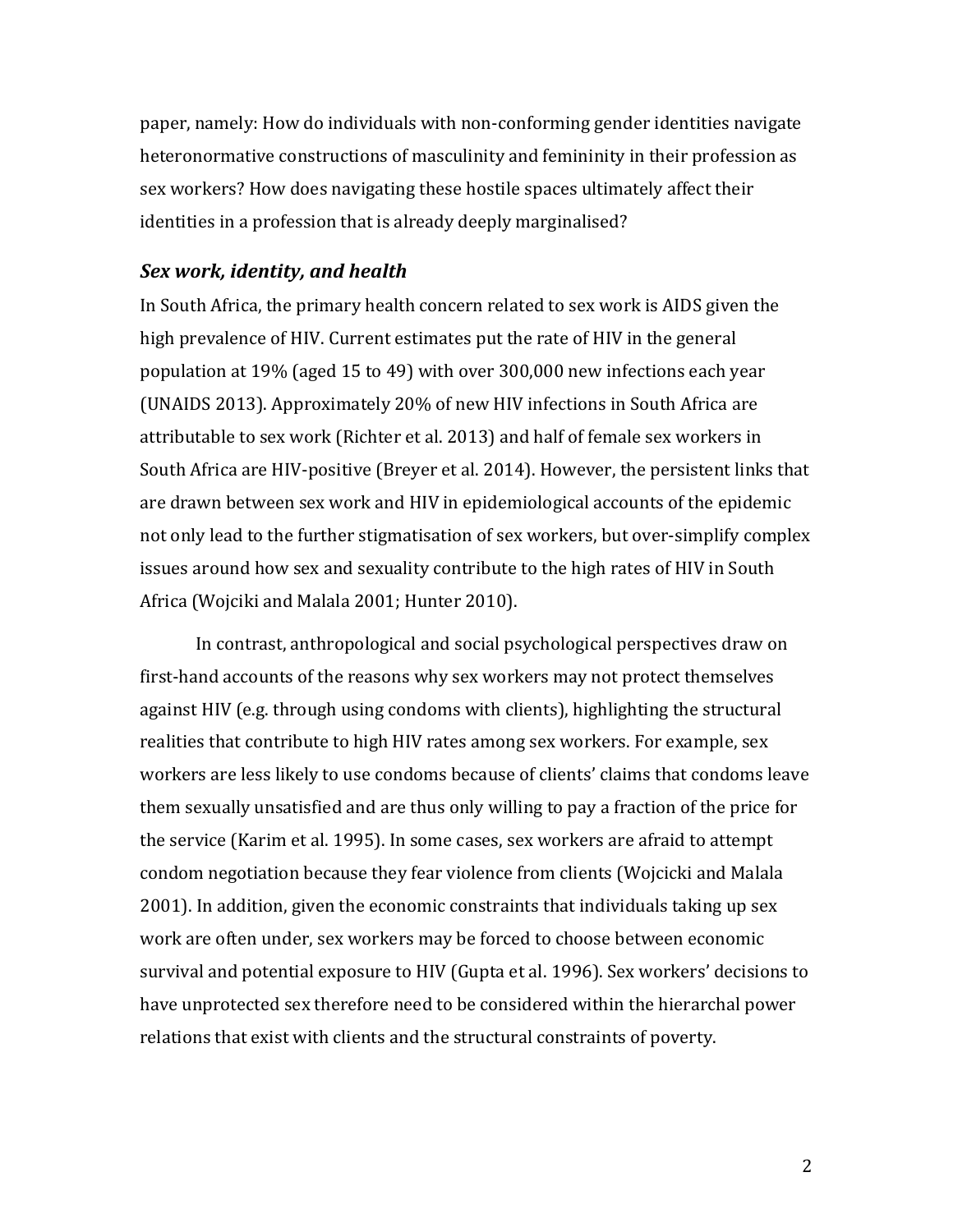Transgender women's experiences of sex work adds additional layers of complexity to understandings of sex work in relation to the HIV epidemic in general and the reasons for unprotected sex more specifically. In intimate relationships, transgender women often cite unprotected receptive sex as a means of expressing intimacy and a way of distinguishing between more serious and casual partners or clients (Sevelius et al. 2009). Further, sex work spaces are one of the few opportunities where gender affirmation is most readily accessible to transgender women in sex work, and once again, unprotected receptivity during sex plays an identity-affirming role (Nuttbrock et al. 2009; Sevelius 2012).

The literature about transgender female sex workers is most developed in the Thai context where the sex tourism market attracts clients specifically seeking transgender women. Here, the literature tends to focus on ideas around embodiment with the aim of expanding conceptualisations of gender through positing gender performativity as a legitimate freestanding gender marker (e.g. embodying a female aesthetic and identifying as such, modifying the body through gender reassignment surgery, and performing heterosexual sex) (Ocha 2013; Ocha and Earth 2013). Literature on sex work from other contexts has considered the experiences of MSM and transgender women (often, and incorrectly, together), however, this literature has primarily been concerned with how non-conforming gender identities influence sexual practices (see: Baral et al. 2014 and Decker et al. 2014). This fails to consider the social structures that shape gender identities and the effects of stigma on the health of individuals with non-conforming gender and sexual identities.

# **Conceptual framework**

## *Hegemonic gender identities*

In order to fully consider the implications of non-conforming gender identities for experiences of sex work, we need to first clarify how we are conceptualising gender identities in this paper. In order to do so, we are drawing on Connell's concept of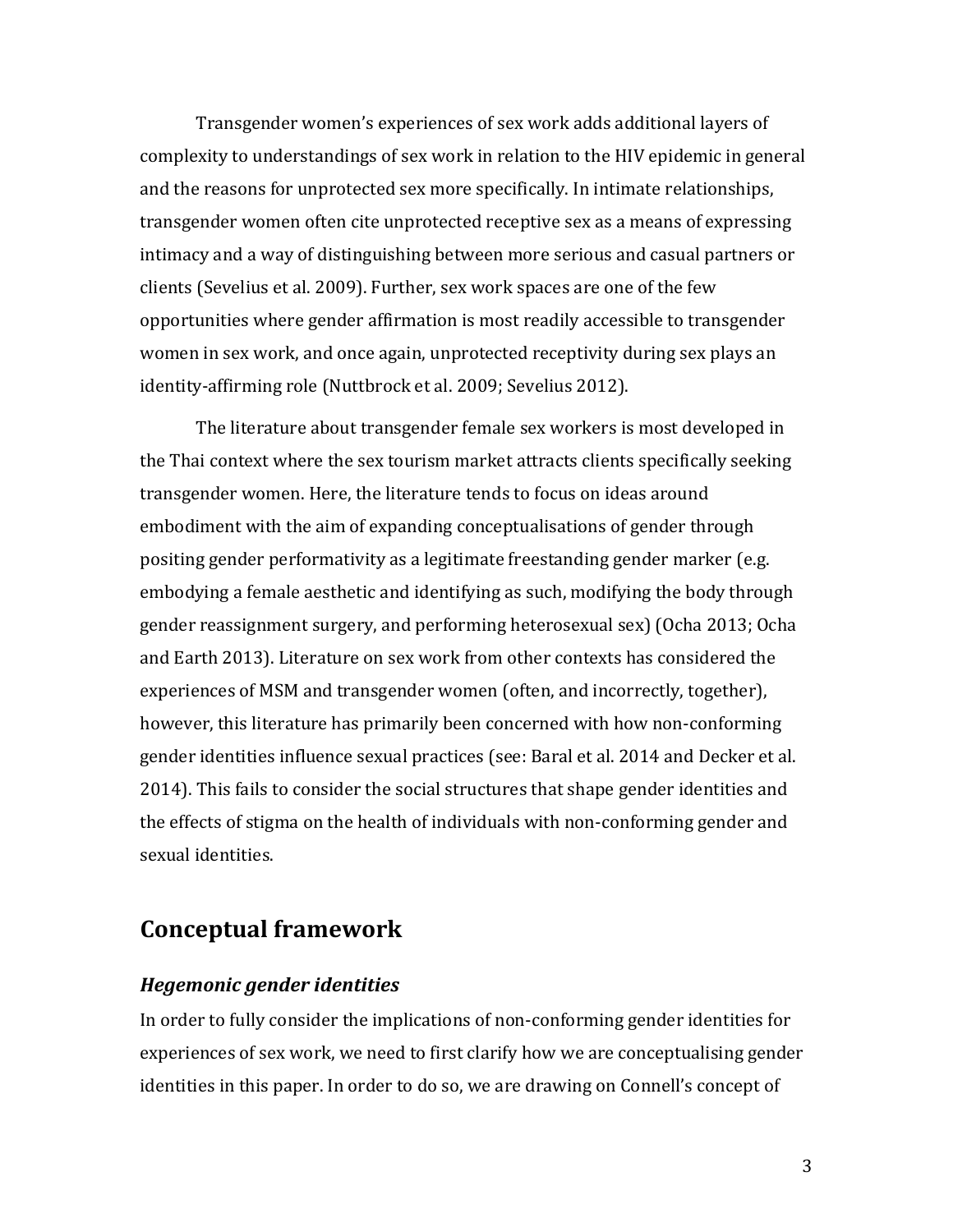hegemonic masculinities (Connell 1987; Connell and Messerschmidt 2005). Hegemonic masculinities refer to forms of masculinity that are constructed in relation to both femininities and subordinated masculinities (Connell 1987). It is through the relationship with these hegemonic masculinities that feminine identities are reified and situated within the context of global social and sexual subordination of women by men (Connell 1987; Beasley 2005). Men whose behaviours and presentations mirror hegemonic or idealised expressions of masculinity are praised as 'real men' and rewarded by the overlapping sites and institutions in which hegemonic masculinity is deeply entrenched (Beasley 2005).

The bedrock of these hegemonic masculinities is heteronormative male domination in which claims to masculinity are built around the ownership and control of female bodies, namely through violence or sexual domination and prowess (Huysamen and Boonzaler 2015). Traditionally, unattached women are available to men because so-called 'normal' men are meant to desire sex with young women. The sexual needs and desires of women are rendered irrelevant: femininity is merely a tool for the attainment of masculinity while it is devalued on its own (Shefer et al. 2010; Ratele 2013).

In order to understand hegemonic masculinities within the South African context, it is useful to explore Morrell's thesis of the three major masculine identities in South Africa. Morrell argues that a white macho masculinity was embodied by the apartheid-era minority government, and it is from this colonial masculinity that prohibitive sexual and gender norms became entrenched in South African civil society through legislation (Ratele 2009). A more traditional African masculinity was perpetuated through rural institutions, creating a "patchwork of patriarchies" in black South African homelands. Lastly, a black masculinity emerged from the context of urbanisation, black migration, and townships (Morrell, Jewkes, and Lindegger 2012).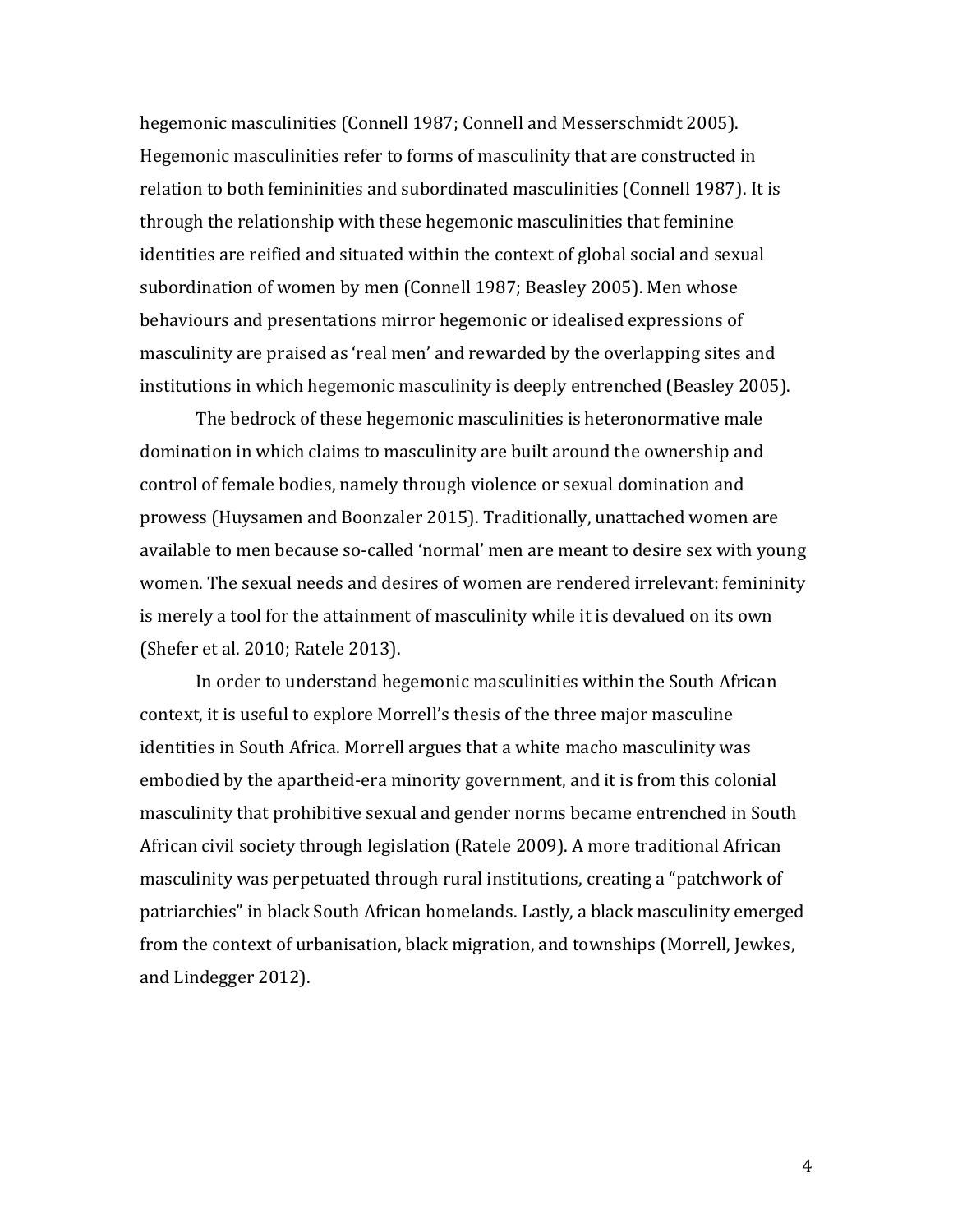# **Methods**

## *Participants*

This research project was undertaken in collaboration with Sex Workers Education and Advocacy Taskforce (SWEAT), a local non-governmental organisation (NGO) in Cape Town. SWEAT is committed to the advocacy of sex work as legitimate labour, the human rights of sex workers, and the decriminalisation of sex work. The first author was given access to larger sex worker discussion spaces ('creative spaces'), and sought permission from peer educators to observe sessions for smaller demographic-specific support groups (e.g. drug users, foreign men, individuals living with HIV, etc.). The transgender women that participated in the interviews all self-identified as heterosexual and pursued both romantic and sexual relationships with men. There was more sexual variance with the cisgender male sex workers: while they all had male clients, they self-identified as heterosexual, bisexual, and gay.

## *Data collection*

In all, 21 semi-structured interviews were completed with the participants: 6 men and 15 transgender women, all ranging from 25 to 37 years old. Both creative spaces were observed twice, as was one demographic-specific support group – the group for foreign male sex workers. While attendance varied in the support groups, there were core participants who attended consistently. The first author was generally a silent observer in creative spaces and support groups (male spaces in particular). The interview findings were supplemented by field notes from creative spaces and issue-specific support groups.

The study was first approved by the London School of Economics, and the research proposal and consent procedures were thoroughly vetted by SWEAT. Prior to signing the consent forms, participants were exhaustively informed of the research project and interview process. Emphasis was placed on the fact that they could readily refuse to answer questions or withdraw their consent altogether in an effort to create a dialogical rather than an interrogative dynamic in the interviews. In line with SWEAT protocol for remuneration of service users participating in

5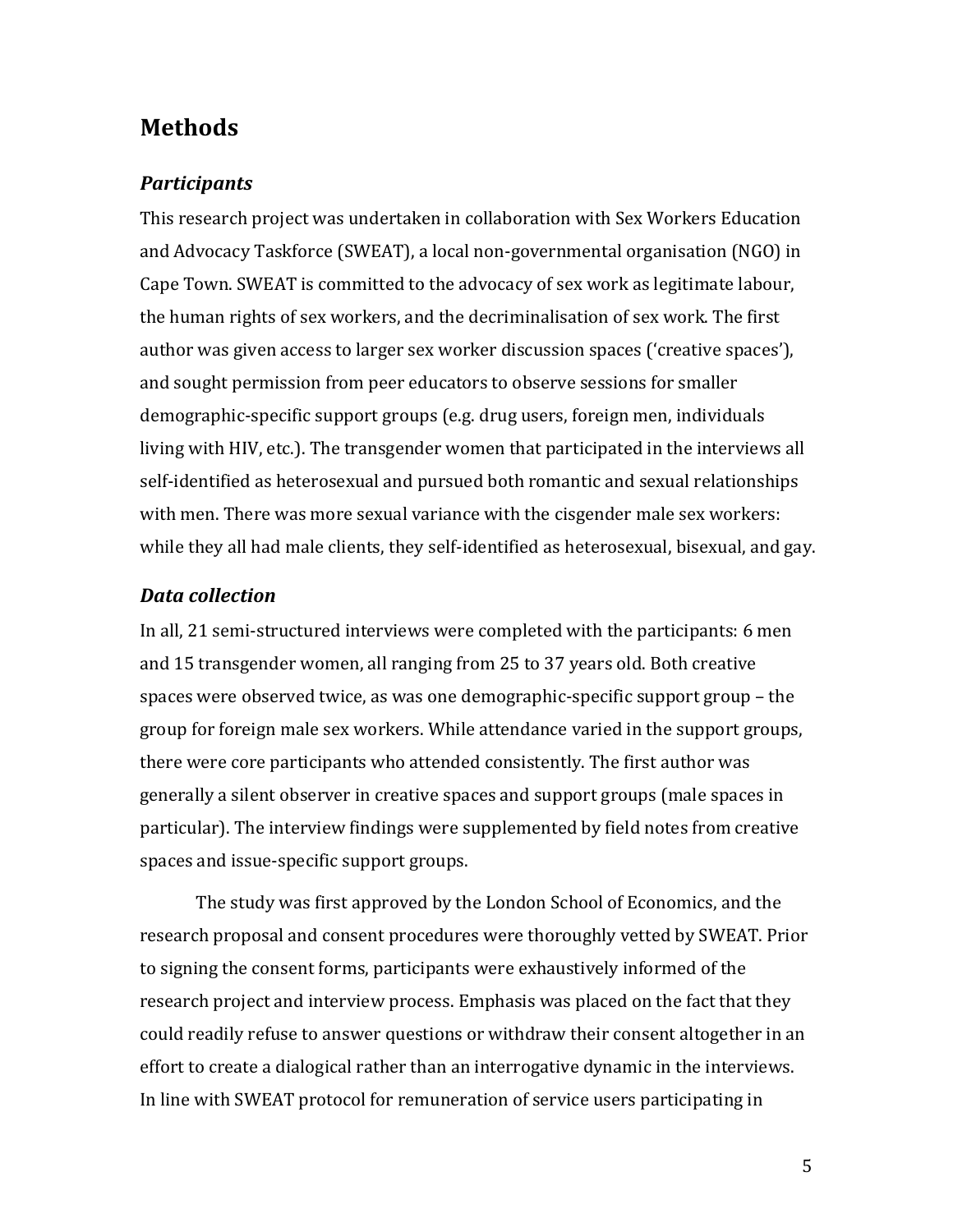activities, participants were reimbursed ZAR40 (approximately £2) for transportation.

The interviews varied in length from 30 to 90 minutes, and were conducted in English, recorded, and later transcribed by the first author. They were conducted in a private space on SWEAT's premises, to ensure the anonymity of the participants. Participants were asked questions about the impact of gender identity on their experiences of sex work.

#### *Data analysis*

Interviews and focus group discussions were analysed using thematic network analysis (Attride-Stirling 2001). Each transcript was initially read bearing in mind theoretical ideas of sex workers' identities pertaining to empowerment or vulnerability. Transcripts were reread to see how these themes specifically manifested in different contexts and depending on the sex workers' genders and sexualities. The textual data initially produced specific descriptions of the various topics discussed by sex workers in the different discussion groups: these quotes serve as testimonies of individual sex workers' experiences with discriminatory institutions and individuals, spaces of vulnerability, or opportunities for empowerment, and served as basic themes. The quotes were grouped together based on common content to create more abstract principles (e.g. specific sites of discrimination) and opportunities for more positive or negative identification. These few organising themes were finally divided into three macro-themes, or global themes, that both fully encapsulate and assert our interpretations of the data. These macro-themes make up the thematic network that summarises key findings about the ways in which cisgender male and transgender female sex workers construct their identities through the navigation of their surroundings. The themes indicate that sex worker identity is constructed through three types of interactions with individuals and institutions, namely through exclusion based on variant or stigmatised identity, empowerment derived from identity, and disempowerment as a result of a stigmatised identity.

6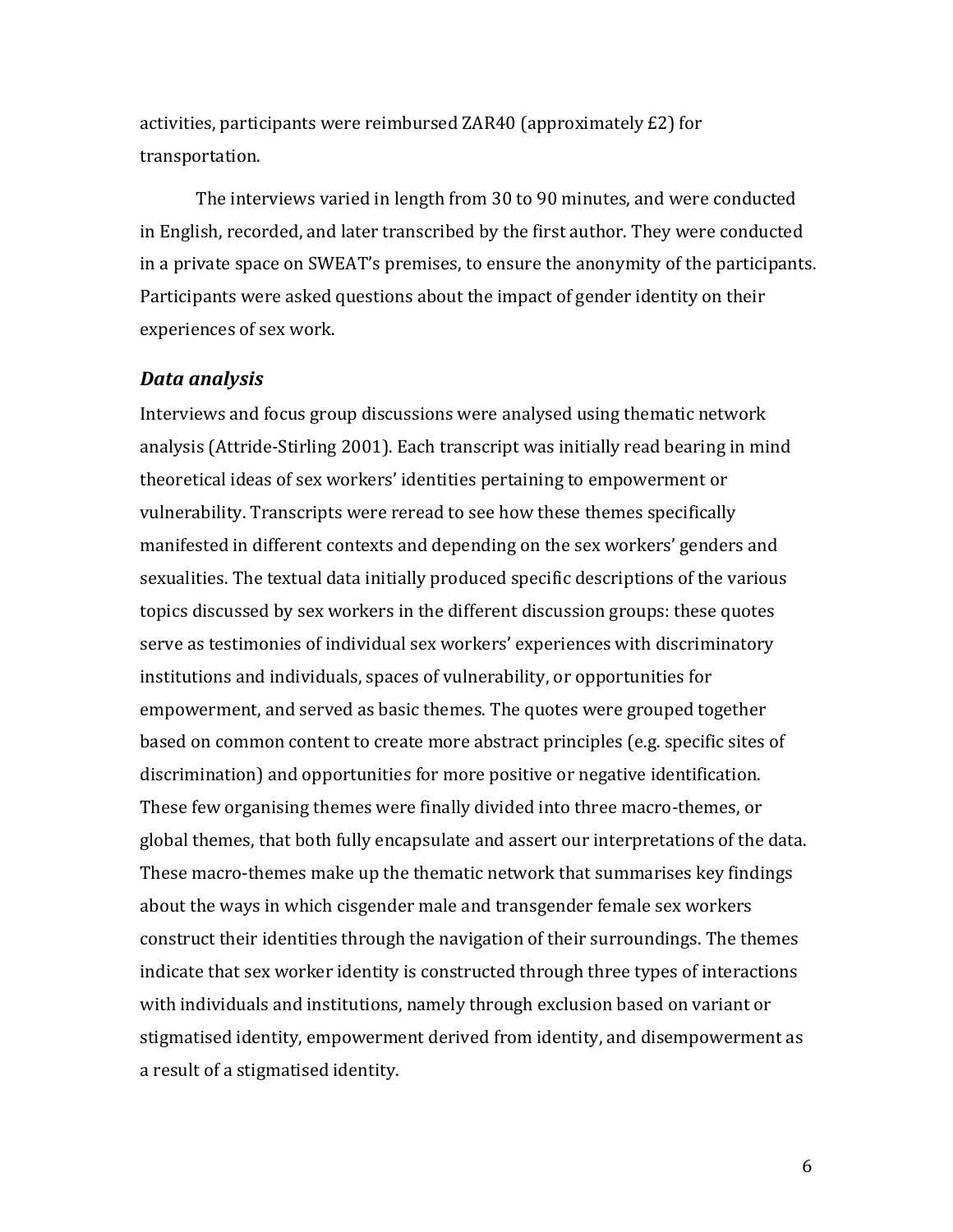### *Limitations*

SWEAT's service users comprise only a fraction of Cape Town's sex workers. Consequently, this limited the demographic of sex workers to poorer sex workers of colour (i.e. non-white individuals), and to those who are more politically active and have relatively better access to advocacy resources, and sexual health and psychosocial support services. To facilitate the creation of more broadly applicable narratives, further research and inquiry involving larger and more diverse samples of either population would be necessary.

# **Findings**

## *Identities as a means of exclusion*

Our data shows how cisgender male and transgender female sex workers are often excluded as a result of their perceptibly 'deviant' identities. Many sex workers attributed their exclusion, at least in part, to their work. In the data, exclusion generally constrained access to four major spaces: public, private, discursive and geographic spaces.

## *Discrimination in public spaces*

Male sex workers often described experiences of discrimination in public spaces: *"In our work industry and for sex workers it's like you meet many things like discrimination, people harassing you, even street people. As you're walking, there's other people that don't like gays."* 

*"In taverns, you can have like a fight with other people. Maybe you just get in the tavern, you look for a client, other guys they can just say 'hey there's no your seat here, we're not gonna give you.' It's like that. Even when you want to buy or in the bank in the queue, someone will just push you. It's like…discriminating."*

The enhanced visibility of transgender sex workers, even while not on duty, can make it difficult for them to navigate public spaces without feeling victimised. One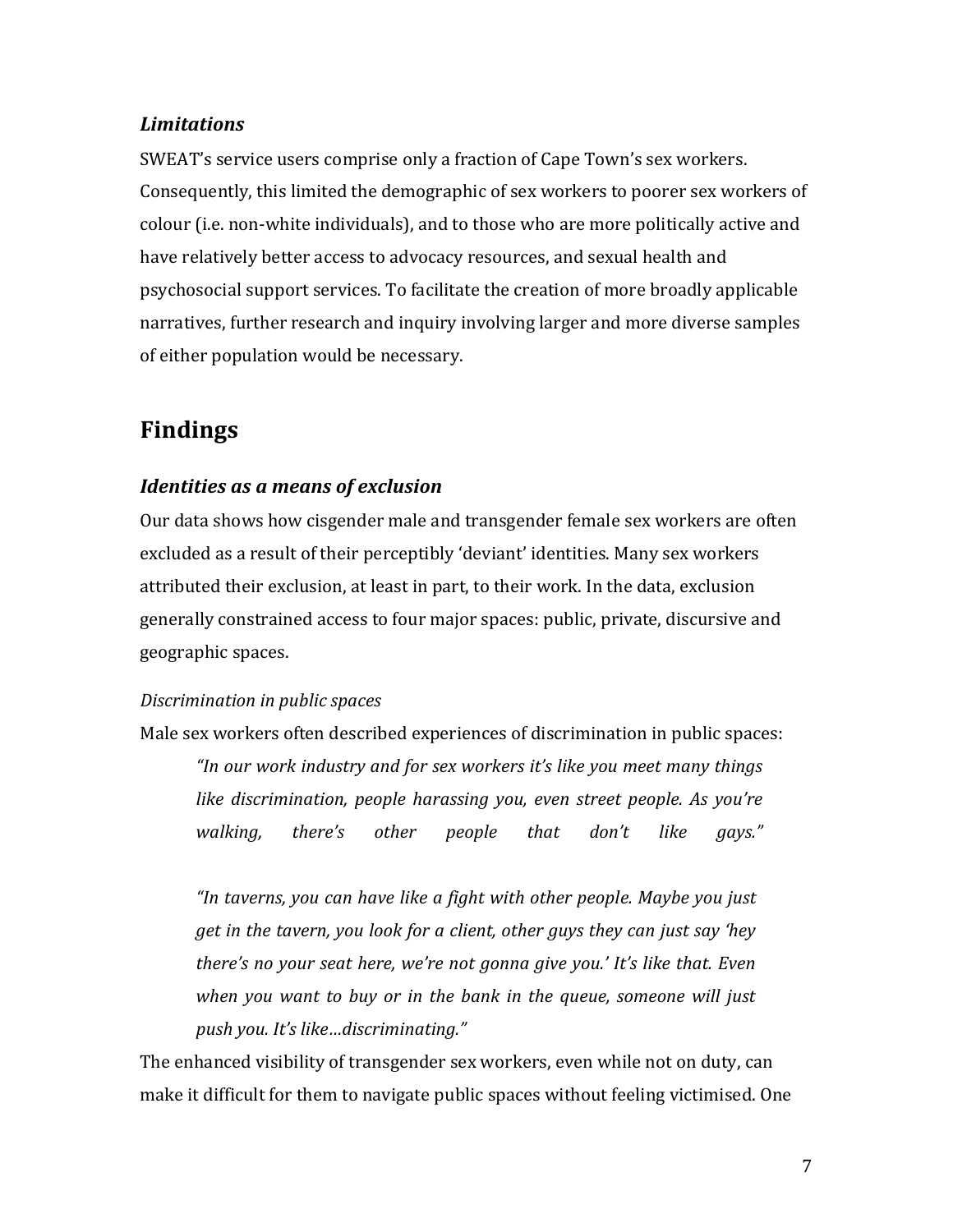transgender woman noted that *"the community don't acknowledge* [her] *as worthy enough to be part of the environment"* and that she has to modify herself *"physically in* [her] *outer appearance…in order for the community to accept* [her]*."* Another woman said:

*"I don't walk during the day, I just walk at night – I scare people. You can walk around and people point at you, they say 'this is a* moffie*!*'*" 1* Maltreatment by South African police was a common theme in the data. One man said:

*"…the police…they victimise you……when I've been outside just sitting on my corner or somewhere and they're like 'come to me' and poked me and they'll get condoms. And they'll ride with me the whole day and night."*

The police also humiliate and abuse the transgender women:

*"But from my experiences with the police it's very bad because they tend to strip you naked in front of other policemen, and then you don't have any power or any control that…ok since they're having uniform, you don't have anything that you can do."*

*"You know the police are the most people that make us feel so vulnerable because they know that, first of all, that sex work is criminalised. So, like, we are doing a wrong job. So, like, for instance, sometimes they will take you and drive the whole night catching you in their van without laying any charge against you….And then tomorrow morning, they need you to bribe them. They lie to you, they say 'ok it's fine, we are not going to open a case against you, so we want you to give us this much.'…Sometimes if they haven't, you know, caught you and put you in the van, they just beat you up. You experience police brutality,* 

 $\overline{a}$ 

<sup>1</sup> *Moffie* is a South African derogatory slang word referring to men who adopt more typically feminine aesthetic and behaviour, including feminine gay men, transvestites/cross-dressers, and drag queens.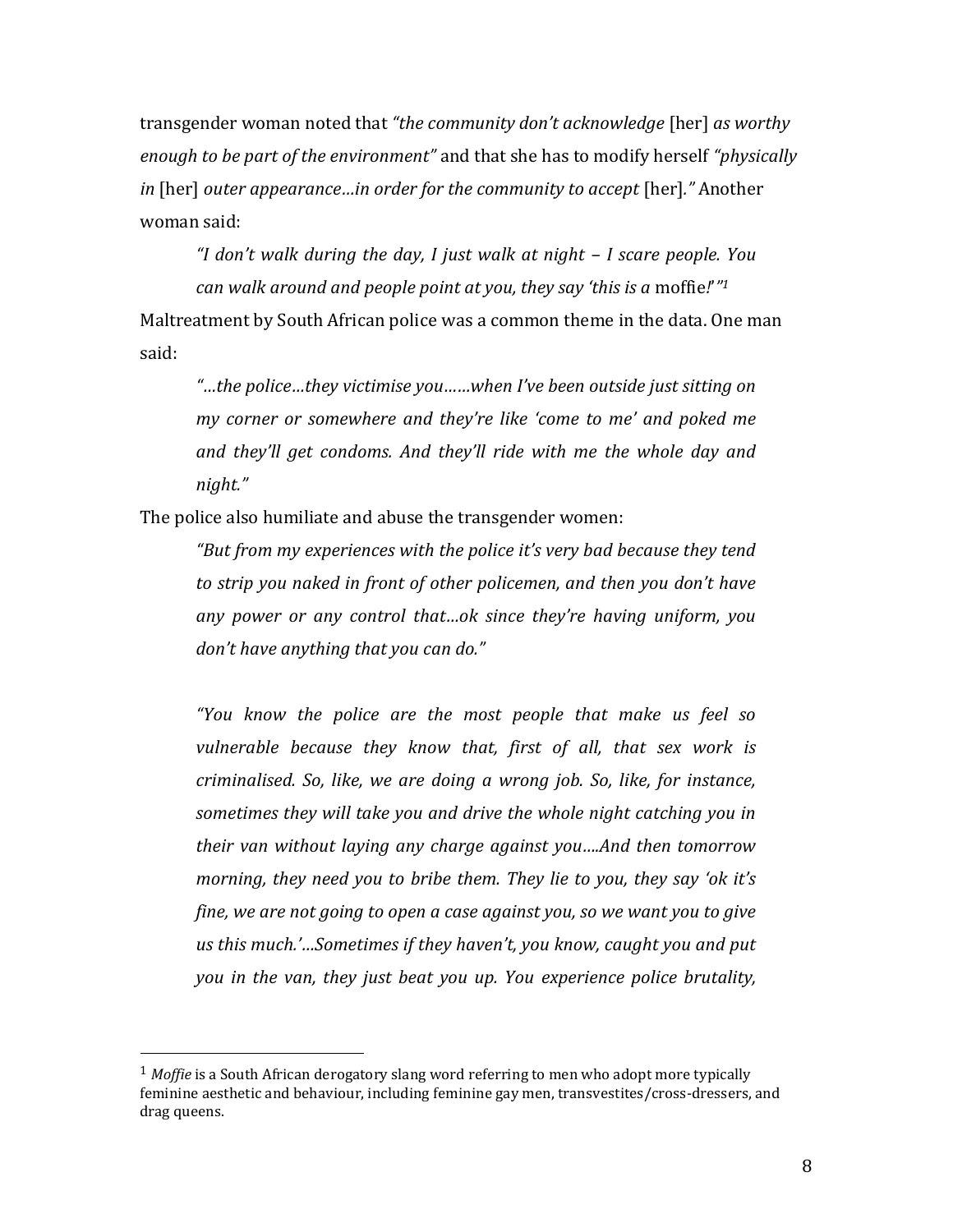# *unlawful arrest, or they can just say they have caught you for doing loitering."*

It emerged from interviews, support groups, and creative spaces that sex workers experience tremendous difficulty in filing charges or reporting to police when they are victims of thefts or assaults. Instead, they are more likely to be subject to arbitrary arrest or street harassment by police. Sex workers recounted a number of incidences in which police and private security took photographs of homeless people thought to be sex workers sleeping outdoors. They also discussed that they are sometimes coerced into having sex with police to avoid arrest. Sex workers similarly discussed how they are disrespected in government healthcare spaces:

*"…at the normal clinic, local South African clinics, you'll go through hell sometimes in order just to get normal service and they find out you're transgendered, they wanna start mocking you from the time you walk in to the time when you're going out – 'you're going to fetch condoms, what are you doing?' It's just like that."*

A similar theme of exclusion emerged in discussions with foreign male sex workers. Members of the foreign male support group indicated that they are unable to honestly disclose their sexual history in certain clinics for fear of whorephobic discrimination.<sup>2</sup> Sex workers from both groups indicated that they felt safer doing so in an alternative care space created in response to poor medical practise and treatment in government-run sexual heath clinics. One transgender woman said:

*"…here in Cape Town we have like a…hospital which is called Health for Men. But it only treats HIV people, people living with HIV can be treated there for anything and it's like private care space and you get all the advantages you would get at a private care space, but only particularly for the LGBTI community."* 

 $\overline{a}$ 

<sup>&</sup>lt;sup>2</sup> Whorephobia, here, is defined as a fear or hatred of sex workers and those (generally women) perceived to be sex workers.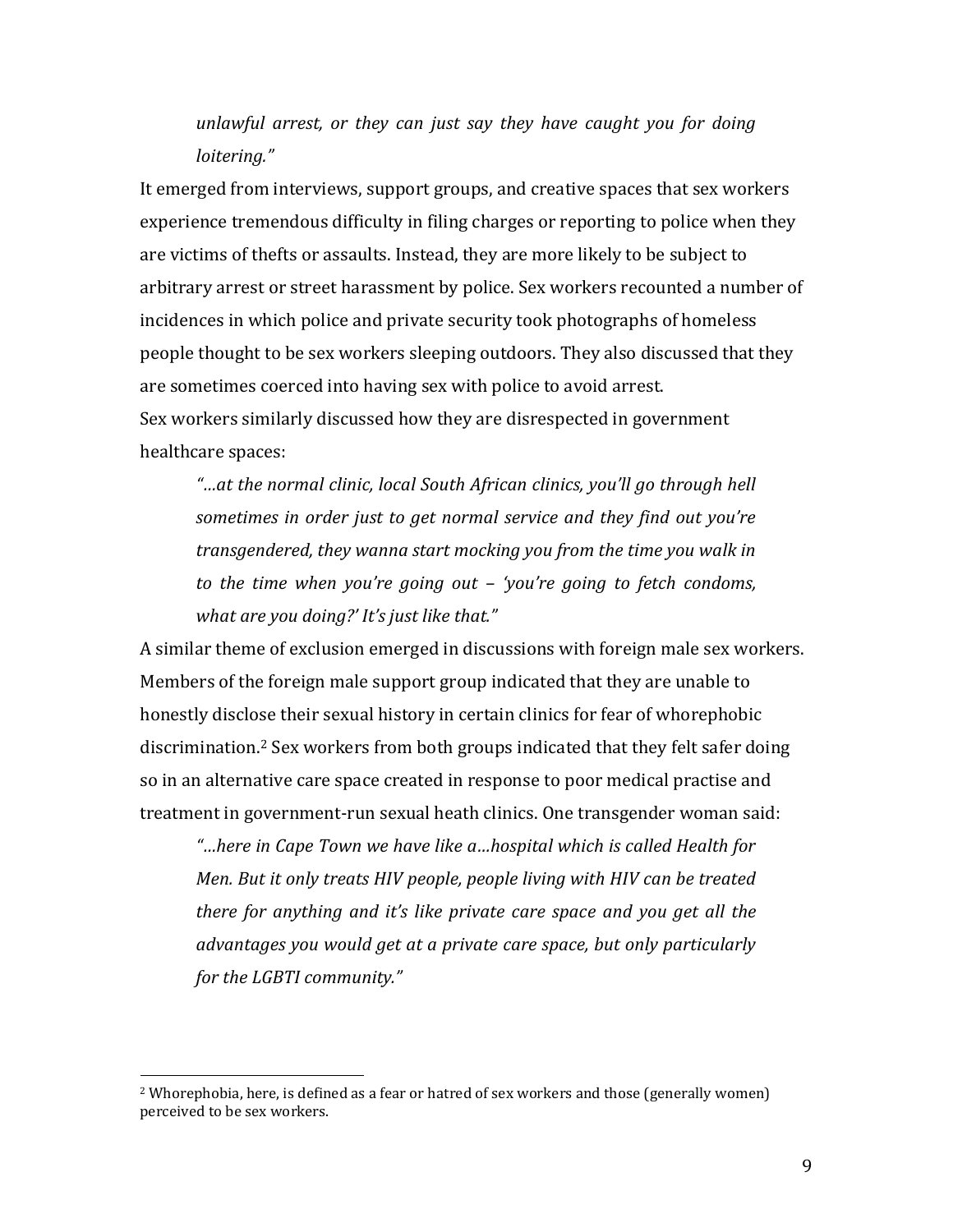#### *Exclusion from private spaces*

Transgender and male sex workers also discussed being ostracised by their families. Specifically, sex workers expressed their fear of being shunned by their families and friends if they divulged their work in the sex industry. *"My vulnerability spaces would be with my family,"* one male sex worker shared. Men in particular feel ashamed at the idea of their family members knowing they have sex with men to make money. The stigma of having sex with other men compounds other ways in which the family might stigmatise them because of their sexuality. One man in a male creative space commented cynically saying: *"How could I tell my family? How can I look at my daughter and tell her daddy fucks strange men for drugs and money?"*

The ostracism that may accompany the disclosure of engagement in sex work can come at the expense of the emotional and psychological well-being of the stigmatised family member (Bos et al 2013). For example, a bisexual male sex worker expressed his difficulty in discussing his work with partners or family members in the following way:

*"You get these things mostly in the community. It also affects the families in other ways, like in terms we look if you are like…you stay with a woman, then she won't accept that you sleep with men or you sleep around. But if you tell, you lose your family and you end up being in a stressful situation. By yourself."*

#### *Exclusion in discursive spaces*

The transgender women more actively engaging in politics frequently discussed difficulties in gaining access to platforms in advocacy spaces. The LGBTI community was mentioned as one of these hostile spaces. One transgender woman shared that *"there's too much animosity within the LGBTI community as well as amongst each other about platforms. That's the greatest fight within the LGBTI movement."*

Many of the transgender women also discussed how they were denied access to women-only spaces. More fundamentally, some transgender women expressed a difficulty in reconciling the maleness they were assigned at birth with the more feminine behaviour and expression they presently associate with their womanhood.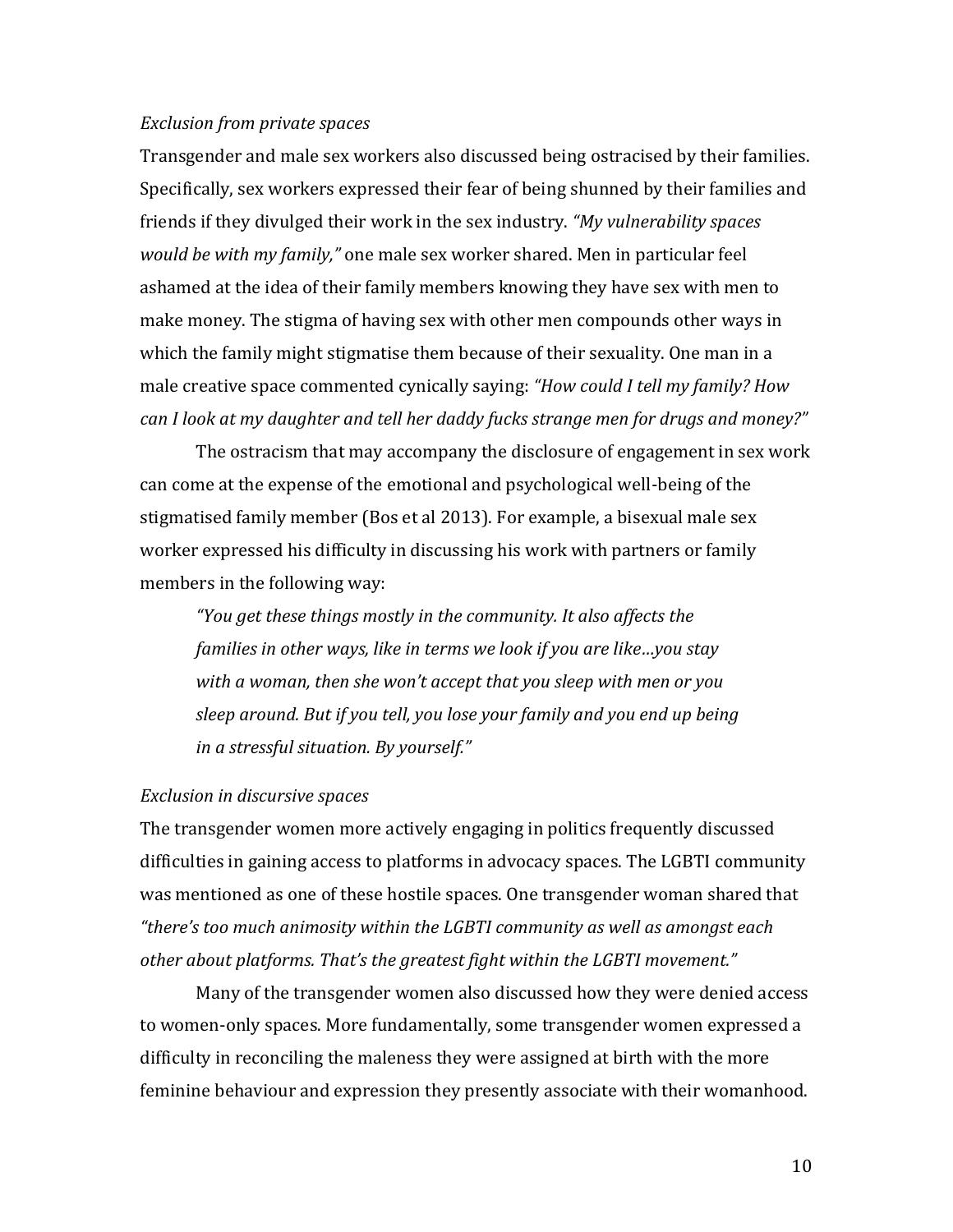That attempted reconciliation is described as being *"excluded by some, but accepted by others"* or the frustration that *"it's difficult to look masculine but feel more comfortable in feminine spaces."*

## *Exclusion from geographic spaces*

Many of the discussions in the foreign male support group revolved around vulnerabilities unique to being foreign as many reside in South Africa illegally. One man articulated the existence of *"a double stigma: being foreign and a sex worker and black is very difficult."* They were more likely to experience discrimination as foreigners by police who detain them for longer periods and threaten them with deportation. A number of men were from Zimbabwe, Malawi, and Kenya, three countries in which homosexuality is criminalised (a few of these men are gay or bisexual), and their inability to claim asylum in South Africa makes them vulnerable to deportation and increases their risk of homophobic violence or imprisonment in their hostile home countries. The men also expressed difficulties in proving their sexuality to Home Affairs in the asylum process. The transgender women from Burundi, Kenya and Uganda shared similar concerns though their more visible nonconforming gender expression placed their vulnerability more firmly at the intersection of xenophobia and transmisogyny<sup>3</sup>. A Ugandan transgender woman described this intersectionality when someone yelled, *"You are a* moffie, *you must go back to your country!"* as she was walking down the street.

## *Empowerment through identity*

 $\overline{a}$ 

In the data it was evident that the sex workers' stigmatised identities were also, at times, sources of empowerment. Sex workers discussed their positive feelings about their identities as transgender women, sex workers, and as advocates of sex work more broadly.

 $3$  Transmisogyny refers to traditional sexist belief in male superiority specifically applied to transsexual and transgender women (Serano 2007).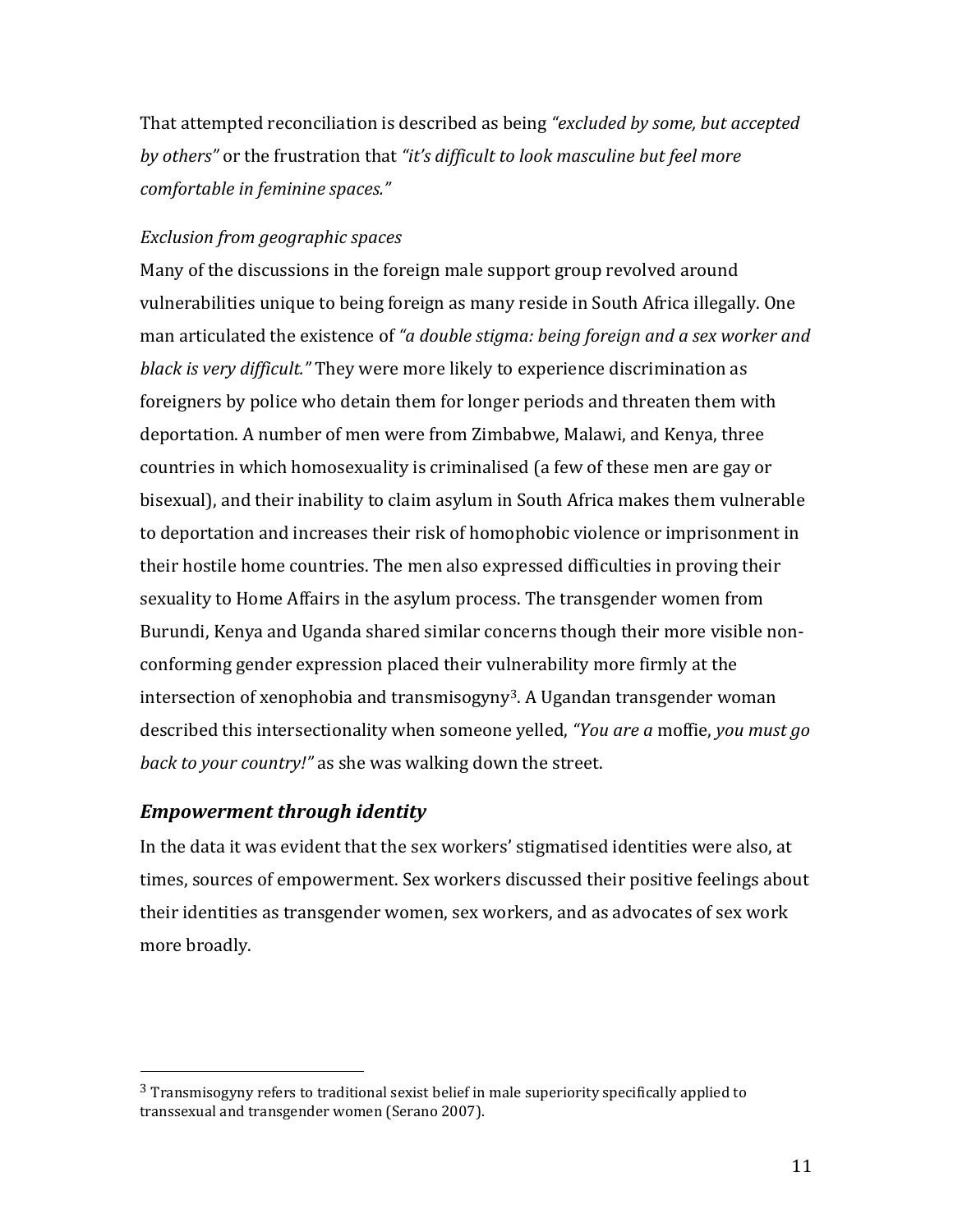#### *Positive identity as transgender women*

It was apparent that transgender service users of SWEAT's facilities had created their own safe spaces within the organisation. This has enabled them to provide psychosocial and emotional support for one another, and also to carve out a space for their identity within the greater sex work community. As one transgender woman stated:

*"…for the seven years that I'm here, transgender sex workers are only accepted by the entire sex worker community for, I think it's two years if not less. But we came here every single week, fighting the same fight, talking the same talk, but they never accepted us, and they never understood us. Until we made a movement and made them understand."*

The transgender women discussed how their sense of power and strength comes in part from their identity as transgender and ability to 'pass' as women. Though they recognise and celebrate their womanhood, they are cognisant that some people regard them as men masquerading as women. There is, thus, a validation of their authenticity as women that comes from male sexual attraction and desire:

*"One thing that's different from female to men to transgender women is that transgender women are not only doing it for the financial part of it: they're doing it, not because they're promiscuous or anything. They're doing it because it's…yes, validating! So many men of different races and class and from a vast spectrum, they see me as a woman. It's that validation. Whereas for straight women, it's mostly for the money."*

#### *Positive identity as sex workers*

Another theme arising from the data was the way in which sex work spaces simultaneously recognised the gender and work identities of many transgender women:

*"…seriously,* [sex work] *is the only time I can be transgendered as well as a sex worker."*

Another woman echoed a similar sentiment: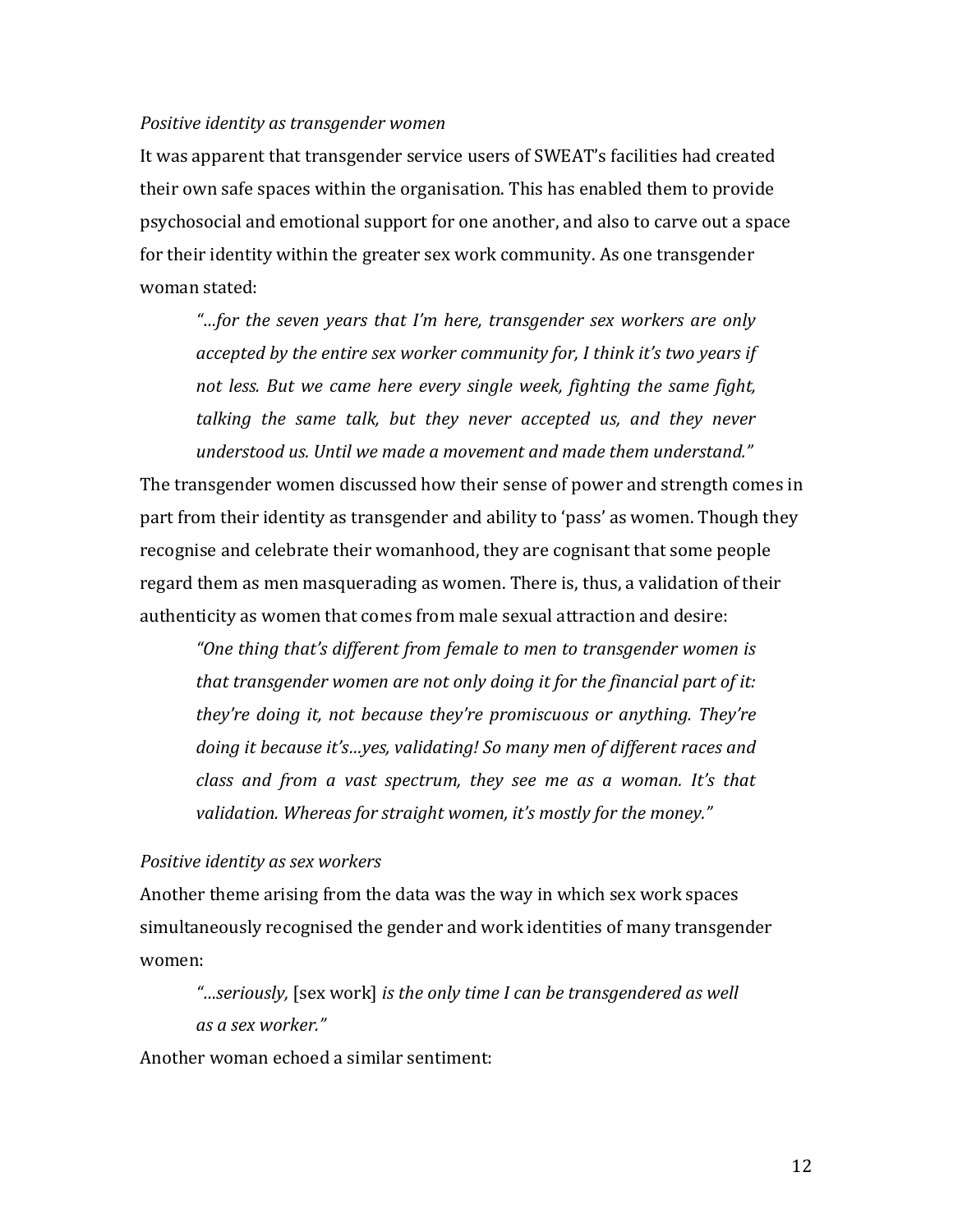*"…SWEAT has actually given me the platform to establish myself as a normal human being because of the type of work I do so I'm stigmatised and labelled because I'm a sex worker and I'm a transgendered sex worker."*

The transgender women, far more frequently than the men, expressed a feeling of agency that came from being in sex work spaces:

*"When I'm doing sex work, when I'm working….the only time I feel in control and I mean 100% in control is when I'm at work."*

#### *Positive identity as sex worker-advocates*

It was apparent in the data that significant agency and empowerment came from sex workers' involvement with both SWEAT advocacy and the sex work itself. The sex workers have gained knowledge about their human rights and new access to health and legal resources. From this new and empowering knowledge, they have gained a greater sense of self-confidence and an affirmation of their worth and humanity. This sense of worth combined with tools for better sexual health (e.g. free condoms, knowledge about HIV and other STIs, support groups for both HIV-positive and negative individuals) facilitates their ability to make health-enabling decisions despite a context of less efficacious female sexual negotiation and temptation to not use condoms (Campbell 2000; Ogden 2007):

*"…because of me being clued up on health education, I now persist that health boundaries are set. And it's basically, once again, my education upliftment about what I do creates a platform where I get to be in charge […] So no matter what you say, you're gonna put that condom on or you're gonna go somewhere else no matter how much you pay me…"* 

In the foreign male support group, they stated their appreciation for the knowledge they have gained in the SWEAT community, one male sex worker saying he *"*[has] *the awareness about how to protect* [himself] *from STIs and also about safety in general."* Furthering this sense of empowerment is their ability to help other sex workers through SWEAT's outreach as well contact during their work in outdoor spaces. One transgender woman said: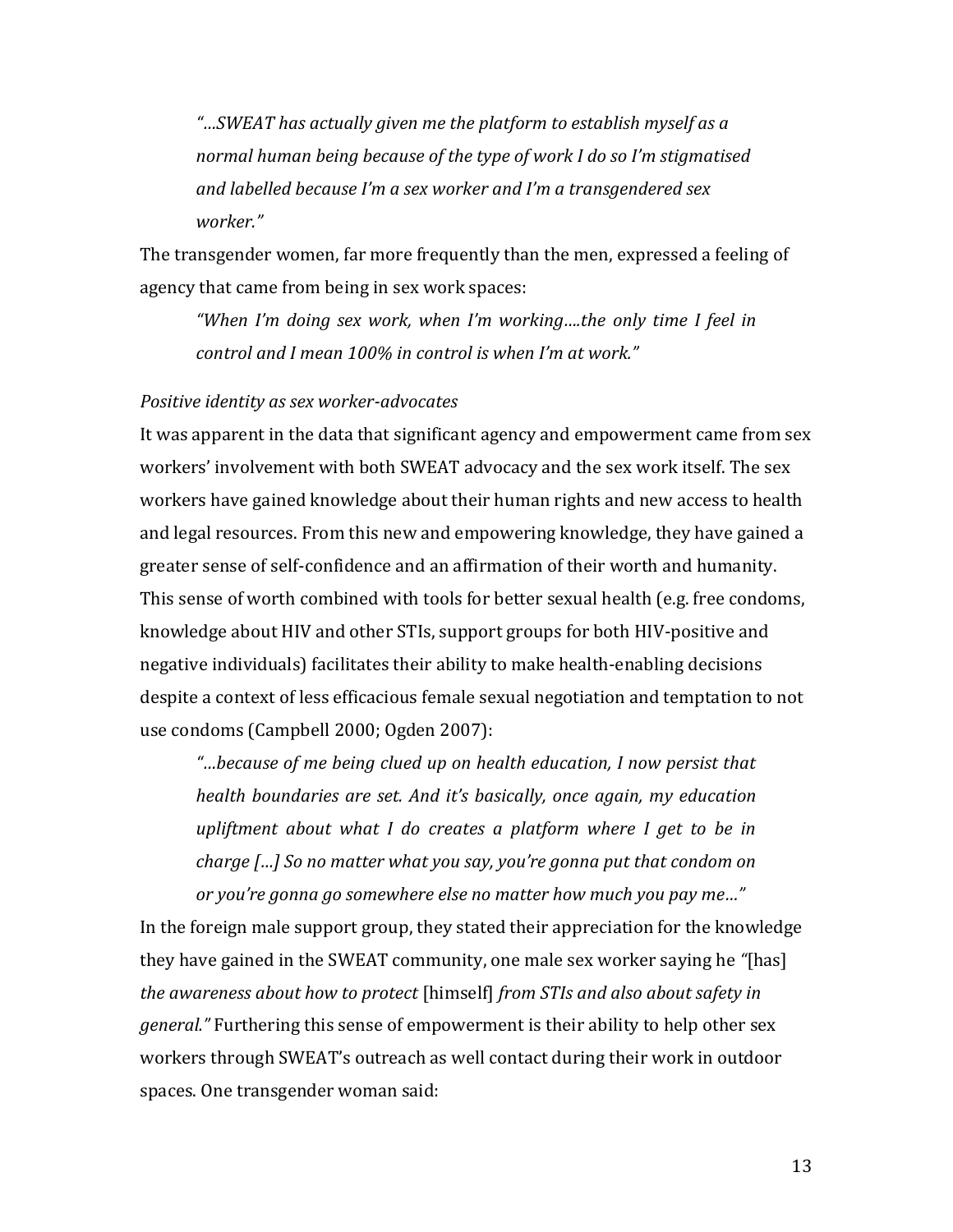*"…also now I am able to motivate and mobilise other sex workers out there, you know, since SWEAT has just given me this opportunity."*

In addition to promoting health-enhancing behaviour, the SWEAT space is also a more politicised space in which sex workers help themselves and others develop more positive ways of coping and bringing about social change. Sisonke, a SWEATaffiliated advocacy movement for sex workers *by* sex workers, is one such politicised space in which sex workers can socialise, network, and mobilise. The ability to support one another through the sharing of narratives – as in creative spaces, support groups, or Sisonke meetings – is an important one for many of the sex workers:

*"What SWEAT offers me is, first of all, freedom in a way that…freedom of expression, freedom to be, freedom to ignore, freedom to debate when I need, when I work in spaces, even if it's a one-on-one…"*

Another woman shared similarly:

*"*[I am empowered when] *I am talking to other sex workers because we share different things and then we come from different backgrounds – that's what I'm getting empowered on. Because what I have is totally different from the other sex workers…we have different things that are happening in our daily lives, so I am more empowered when I'm with other sex workers."*

## *Disempowerment as a result of 'deviant' identities*

## *Vulnerabilities linked to masculine identities*

The idea that transgender women are not 'real women' marks them as warranting correction, and this corrective violence was a fear shared by many of the transgender women:

*"And you don't know what the community thinks about you – if they want to rape or kill you. As it is within our LGBTI community, lesbians are very vulnerable to these hate crimes."*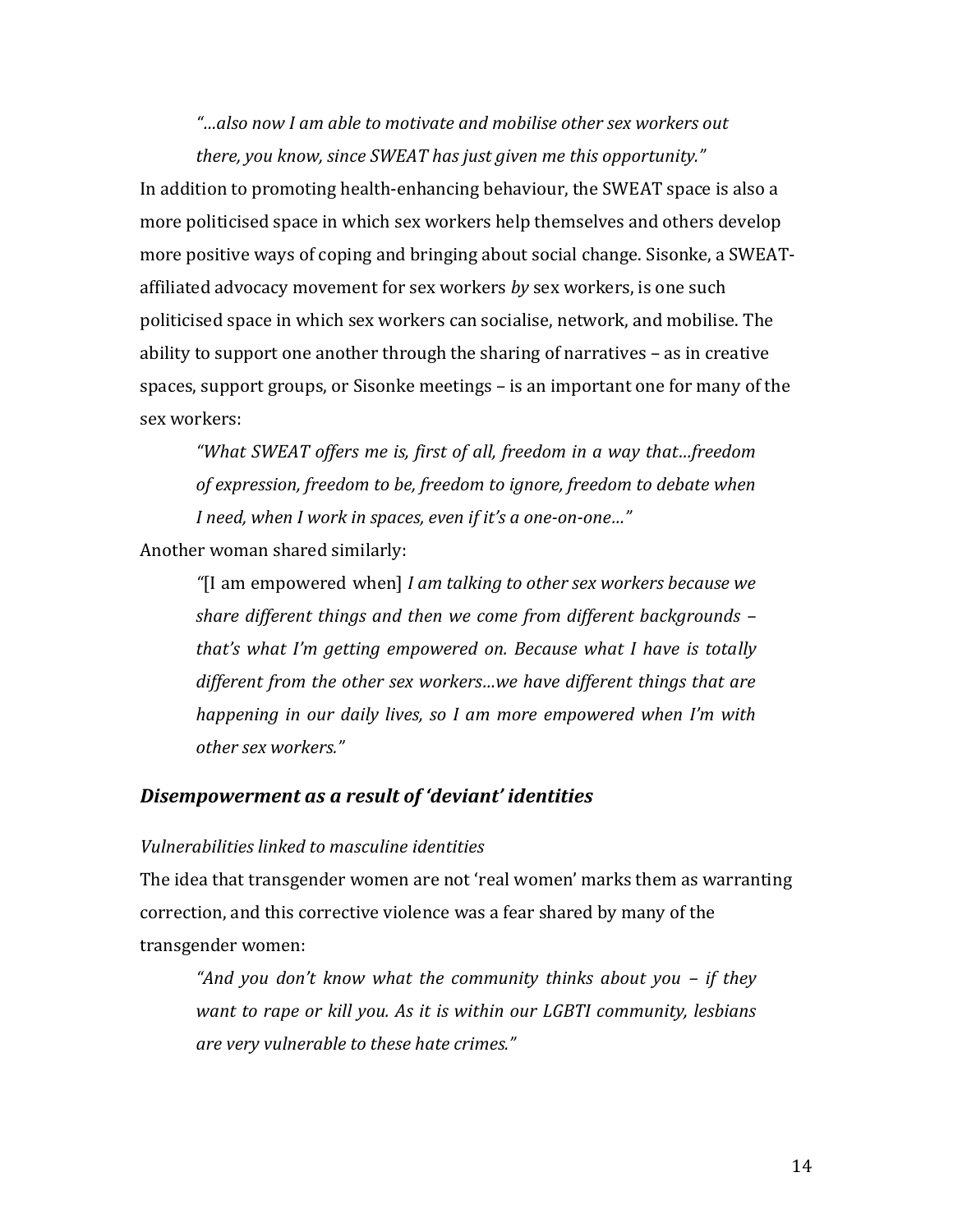Out of fear, one transgender woman discussed how she maintains a more masculine aesthetic so she doesn't become a more visible target for transphobic and/or homophobic violence:

*"And I dress up when I go to work, I don't dress the way I'm dressing now. But it's just because that gay people are so…we also experience, you know like, people who are so judgemental and people that are always swearing at us for being gay, they don't accept who we are, you know. That's why sometimes I decide to dress like this because there are so many gays out there who were stoned for being gay, they were stoned to death, and some are being stabbed in trains and in taxi rank and stuff. But like this isn't the way I'm feeling ok when I'm dressing like this, I'm just trying to be safe, to keep my life safe."*

Given that many transgender of the transgender women had been previously raped, assaulted or robbed by clients, wariness and distrust is warranted, but they have to continue looking for clients to make a living.

*"I don't think I really feel safe, especially being a transgendered person, being a sex worker; you don't know what a client that's gonna pick you up, what he has in mind for you."*

The matter of gender disclosure can make navigating sex work spaces difficult because male clients have varying attitudes and reactions to discovering women are transgender. Some women disclose their gender when approached or soon after, but with regards to safety, the sooner the client discovers a sex worker is transgender, the safer they may be:

*"…but then again you're gonna get those clients that are not gonna hear bullshit from you and they'll just want to hurt you, especially if they find out during intercourse or after…Whereas before intercourse it becomes much better: then you can actually divert him."*

Another woman shared a similar response:

*Do you tell them off the bat that you're transgender?*

*Some will see. Some will see that you are trans, but they want you to give the service, you understand? It's like meeting each other*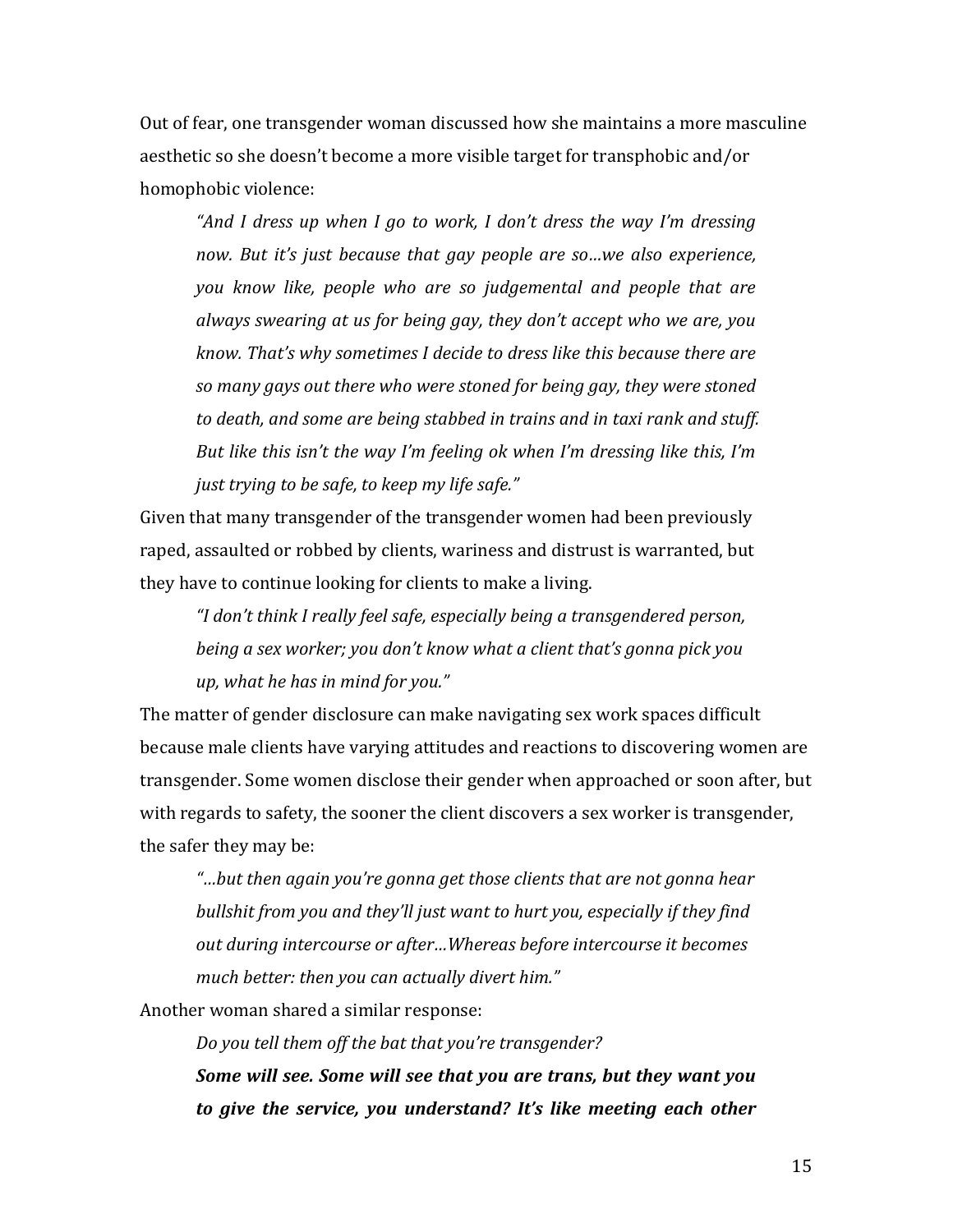## *half way. Some others won't figure out that you're trans, some when they figure out they'll be so violent against you.*

Many of the transgender women discussed experiencing feelings of isolation and loneliness. In one psychosocial support group for the transgender women, a number of HIV-positive women explained that they were not receiving anti-retroviral therapy (ART) because they had difficulty disclosing their status and receiving treatment because of low self-esteem (as well as stigma and shame) accompanying their diagnosis. Attendees of one Sisonke meeting discussed the difficulties some sex workers have maintaining sobriety. The use of drugs and alcohol was mentioned as a common coping mechanism used to deal with life's conditions and/or as a means of increasing sexual performance.

#### *Vulnerabilities linked to feminised identities*

Several men discussed the idea of failing to fully embody an ideal version of masculinity: *"I feel like less than a man"* is a sentiment that was repeated in a number of different forms is smaller group discussions. This was linked to the inability to provide for family dependents by means other than sex work. Successfully playing a provider role is central to masculinity in the South African context, but chances of gaining formal employment to fulfil these expectations are scarce (there is high unemployment in the formal sector, and wages in the few employment opportunities are below the poverty line (Ratele 2008).

Further, many heterosexual male sex workers expressed a feeling of emasculation arising from having sex with other men. In the foreign male support group, heterosexual male sex workers discussed their need to be under the influence of drugs in order to be able to have other sex with men.

# **Discussion**

The results of the study have been organised into three themes: identity as a means of exclusion, empowerment through identity, and disempowerment as a result of conflicting identities. The findings indicate some of the ways in which gender and sexually variant male and transgender sex workers are stigmatised, discriminated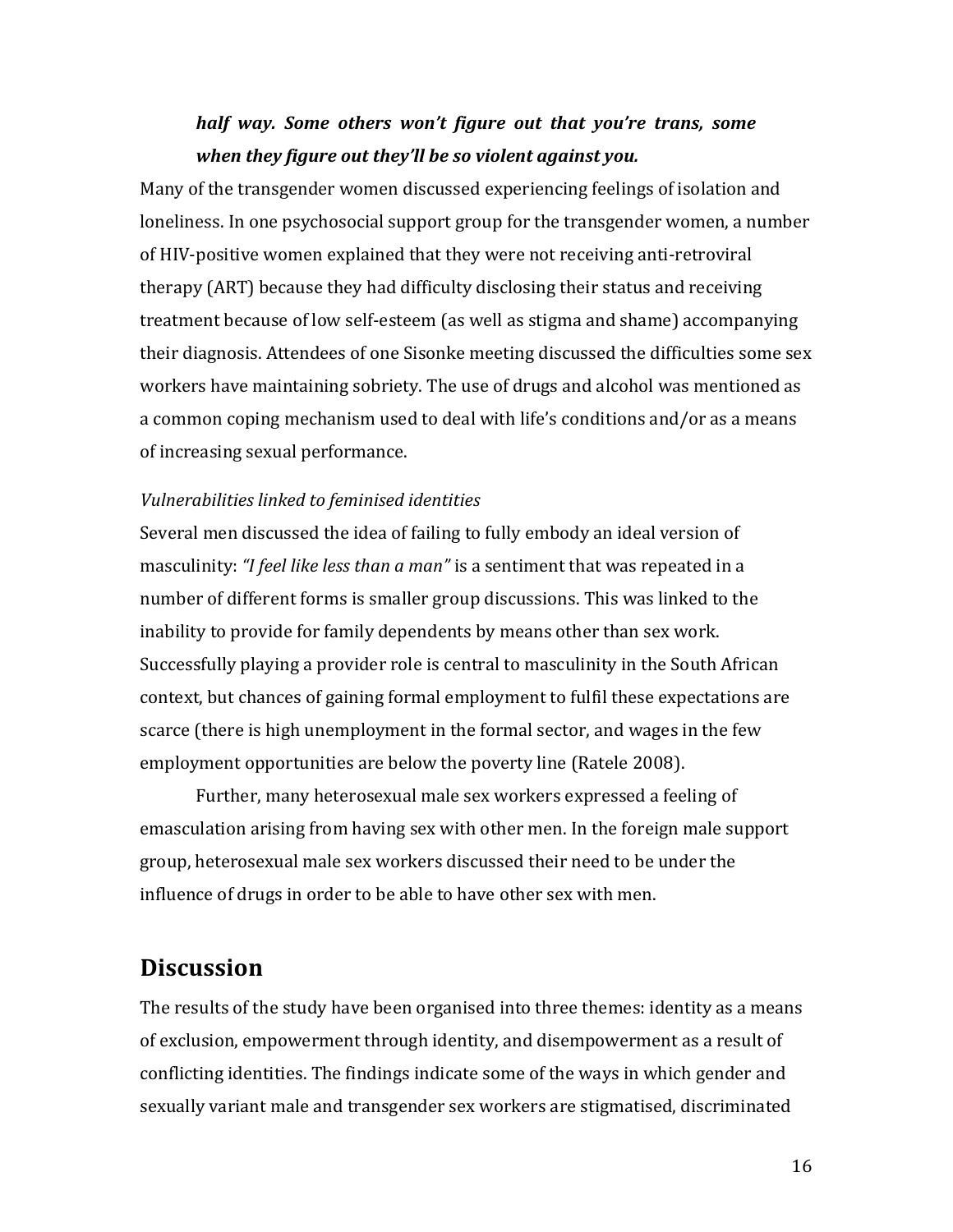against and excluded in a heteronormative society. Both male and transgender sex workers are frequently maltreated by police and by government health services to the point where many are altogether discouraged from seeking assistance from either. Transgender women are refused access from women-only and advocacy spaces because the authenticity of their womanhood is called into question. Many transgender sex workers, as a result of more visible gender non-conformance, feel vulnerable in public spaces and at the hands of their clients, as well as unwelcome in familial homes as a result of their gender identity. Many men and transgender women alike have difficulty in coping with their work, and others struggle with feelings of loneliness and isolation.

These findings confirm how hegemonic identities essentially delineate "proper" gendered behaviour in South Africa. As the normative gender identities are cisgender and heterosexual in nature, trans femininities and sexually nonconforming masculinities are perceived as outliers: thus, we can conceive of male and transgender sex workers as bearers of "failed masculinities" and "illegitimate femininities," respectively. As hegemonic masculinity is centred squarely on masculine domination, one key marker of "successful masculinity is the ability to adopt a provider role (Jewkes et al 2012). In expressing that they felt like *"less than a man*," the male sex workers were expressing frustrations in their inability to provide for family dependents by means other than sex work. While female sex workers carry stigmatised identities for being sex workers, female sex worker/male client pairings still conform to the heterosexual norm condoned by dominant gender constructs. But the exchange of sex for money amongst men contradicts the socially appropriate ideas about the role the male body should play during sex (Moscheta 2013). For these male sex workers, discussions of sex work are centred on financial necessity and gain as opposed to participation solely revolving around sexual pleasure or entertainment, solidifying these masculinities as "failed" (Joseph and Black 2012).

Transgender femininities are seen as "illegitimate" as a result of transgender women's non-conforming gender identity and presentation. Claims to feminised

17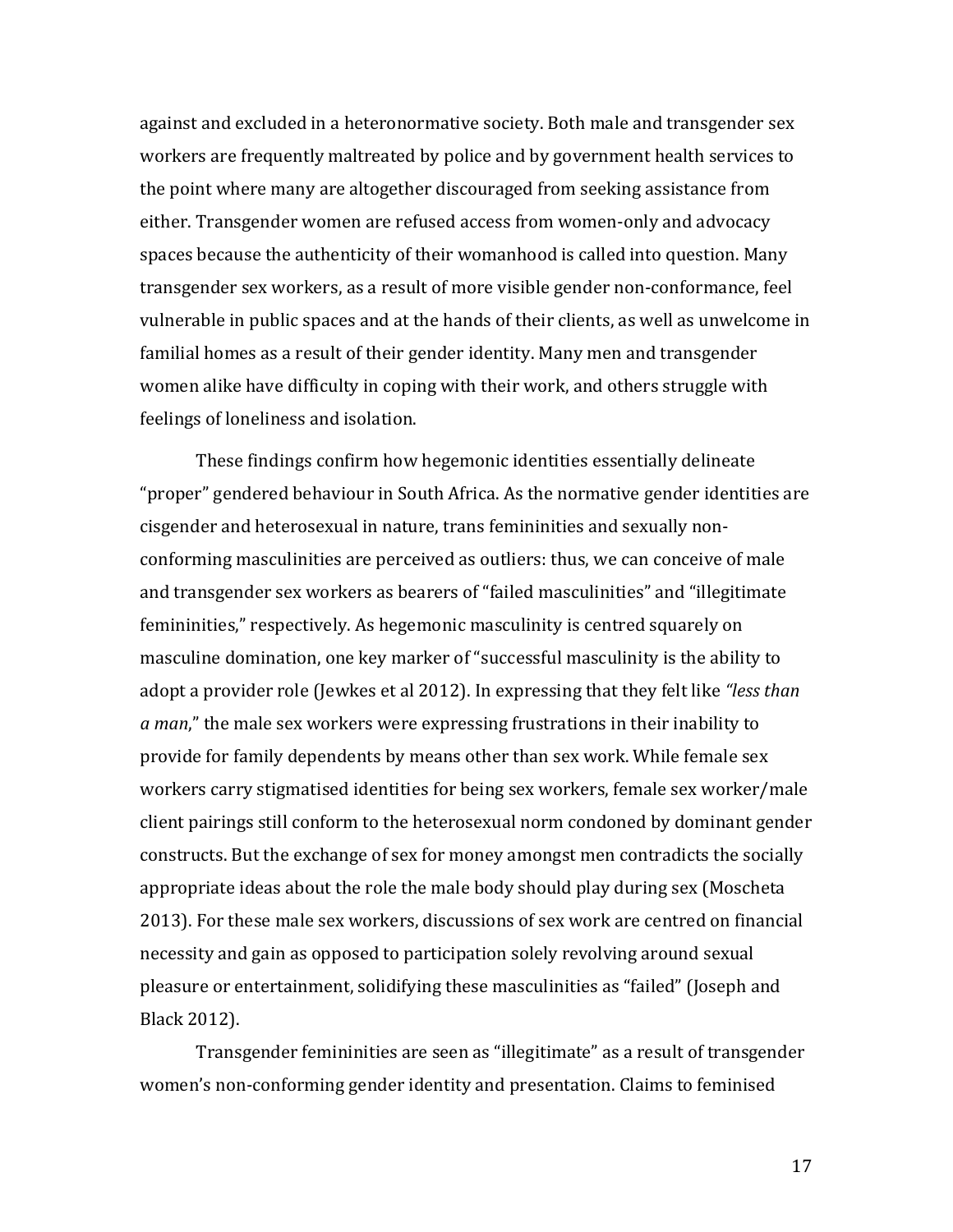agency and victimhood are applicable to the extent that they are women. However, they are not considered "real" women on the basis of essentialist "biological maleness" and/or birth-assigned gender, the presupposition of sex as gender, and the way in which transgender women's gender and often feminine aesthetic are deemed "artificial" (Serano 2012; Gilden 2013). Transgender female sex workers are excluded and denied access to these spaces of victimhood because violence is seen as a fitting punishment for deviant sexual behaviour and the devaluing of bodies that occurs via engagement in sex work (Bonthuys 2006; Vanwesenbeeck 2008).

The contribution our study makes to the literature is in identifying some of the ways in which sex workers draw empowerment and agency from their identities. For many of the transgender women in our study, sex work represented a reconciliation of their sex work and gendered identities and a validation of their womanhood. They derived a sense of power and sexual agency through their ability to sexually satisfy their clients, a common theme in the narratives of women in sex work (Skafte and Sillberschmidt 2014). But perhaps most notably, many of the transgender women are received as sexually desirable women in sex work spaces while expressing their [trans] womanhood and femininity. This is particularly crucial for confirming these women's sense of self-worth by demonstrating that they are regarded as they wish (Sevelius 2012). Although several women stated that sex work spaces can offer them much-needed gender affirmation, the dangers of a transgender woman disclosing her status to clients and the vulnerability and potential exposure to violence faced as a result should not be understated. Transgender women "perform" gender in a way perceived as a deviation from the hegemonic gendered norm, and they bear identities frequently marked as illegitimate, inauthentic, and invalid. These markers are those of sexual immorality because of how they actively challenge cisgender and heteropatriarchal constructs and practises (Morrissey, 2013).

Despite experiences of exclusion, the agency of transgender female sex workers is apparent in the reclamation of spaces externally perceived as negative. Through creative and psychosocial support spaces, the transgender

18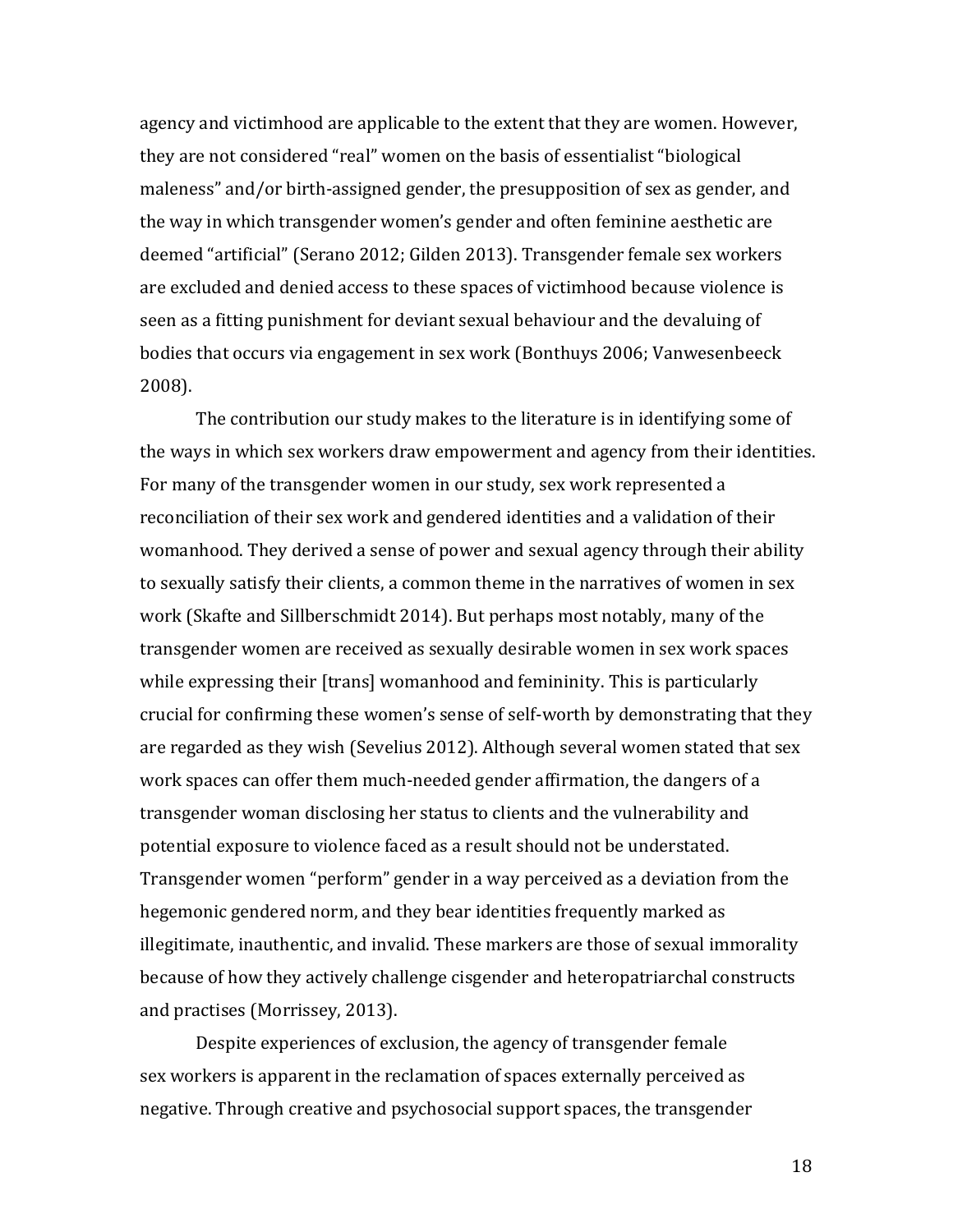sex workers have created their own advocacy spaces rather than waiting for validation from mainstream feminist or LGBTI groups that gate-keep platforms. From this exclusion, transgender sex workers have empowered themselves by "creating new spaces…and revalorising negatively labelled spaces" (Price-Chalita 1994). This spatial reclamation has the potential to enable sex workers' autonomy and political engagements, as well as other possibilities for capacity-building and self-realisation (hooks 1990; Cornwall 2001).

While sex work spaces are frequently described as sites of female commoditisation and objectification (i.e. they more readily provide opportunities for a feminized reclamation of identity and empowerment), it is wholly possible for male sex workers to subvert hegemonic gender constructs and redefine masculinity through their sexual non-conformity and participation in sex work. But the sentiments expressed by this particular population of economically marginalized male sex workers in this sociocultural context do not lend themselves to empowerment and narrative reclamation.

# **Conclusion**

Despite recognition and constitutional protection of all genders and sexual orientations, social norms still condone violence against certain identities in South Africa. They emerge, but are inevitably compared to heteronormative "standards," which leads to a number of reactions. Many individuals live in fear of reactionary gender and sexuality-based violence or social correction. Others hide their identities from family and friends and/or live in shame, and others still create spaces for themselves in which they can feel comfortable expressing themselves. In order to create policies protective of cisgender male and transgender female sex workers (and by extension, the entirety of transgender and sex worker communities), it is important to expand dominant constructions of gender in order to minimise marginalisation, exclusion, and behaviour constrained by fear of stigma. We believe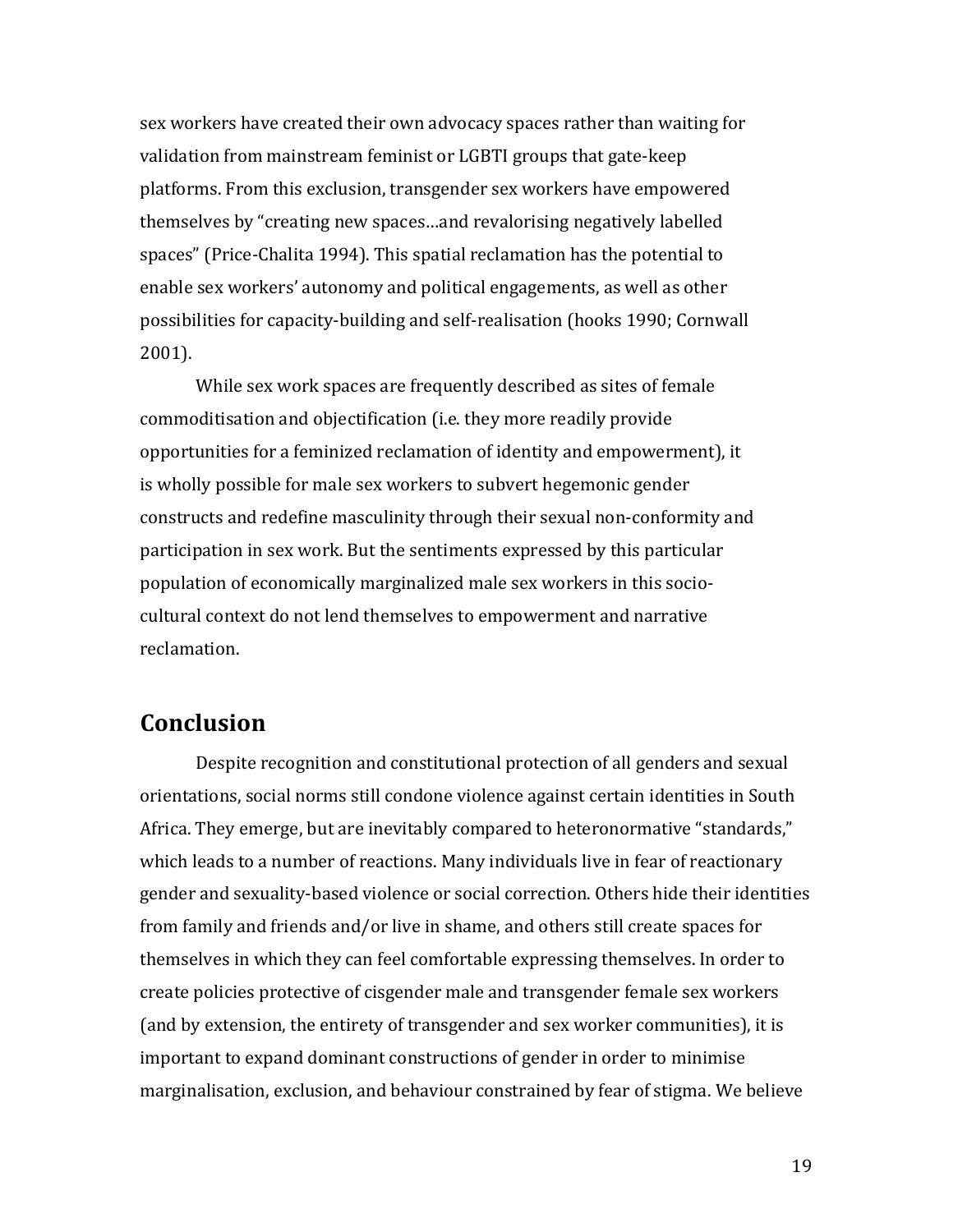that the potential for expanding these dominant constructions rests in attention to the narratives of sex workers themselves, their own understandings of their identities, and the spaces that offer them the freedom to express these identities.

# **References**

Attride-Stirling, Jennifer. 2001. "Thematic Networks: An Analytical Tool for Qualitative Research." *Qualitative Research* 1(385): 385-405.

Baral, Stefan David, M. Reuel Friedman, Scott Geibel, Kevin Rebe, Borche Bozhinov, Daouda Diouf, Keith Sabin, Claire E. Holland, Roy Chan, and Carlos F. Cáceres. 2014. "Male Sex Workers: Practices, Contexts, and Vulnerabilities for HIV Acquisition and Transmission." *Lancet* 385 (9964): 260-273.

Bauer, Greta R., Rebecca Hammond, Robb Travers, Matthias Kaay, Karin M. Hohenadel, and Michelle Boyce. 2009. "'I Don't Think This is Theoretical; This is Our Lives': How Erasure Impacts Health Care for Transgender People." *Journal of the Association of Nurses in AIDS Care* 20: 348-361.

Beasley, Chris. 2005. "Socialist Pro-feminism and Relational Social Constructionism: Connell." Chap. 20 in *Gender and Sexuality: Critical Theories, Critical Thinkers*. London: Sage Publications.

Bonthuys, Elsje. 2006. "Women's Sexuality in the South African Constitutional Court." *Feminist Legal Studies* 14(3): 391-406.

Bos, Arjan E.R., John B. Pryor, Glenn D. Reeder, and Sarah E. Stutterheim. 2013. "Stigma: Advances in Theory and Research." *Basic and Applied Social Psychology* 35: 1-9.

Breyer, C., Anna-Louise Crago, Linda-Gail Bekker, Jenny Butler, Kate Shannon, Deanna Kerrigan, Michele R. Decker et al. 2014. "An Action Agenda for HIV and Sex Workers." *Lancet* 385(9964): 287-301.

Campbell, Catherine. 2000. "Selling Sex in the Time of AIDS: The Psycho-Social Context of Condom Use by Sex Workers on a Southern African Mine." *Social Science & Medicine* 50(4): 479-494.

Connell, R.W. *Gender and Power*. Cambridge: Polity Press, 1987.

Connell, R.W., and James W. Messerschmidt. 2005. "Hegemonic Masculinity: Rethinking the Concept." *Gender and Society* 19(6): 829-859.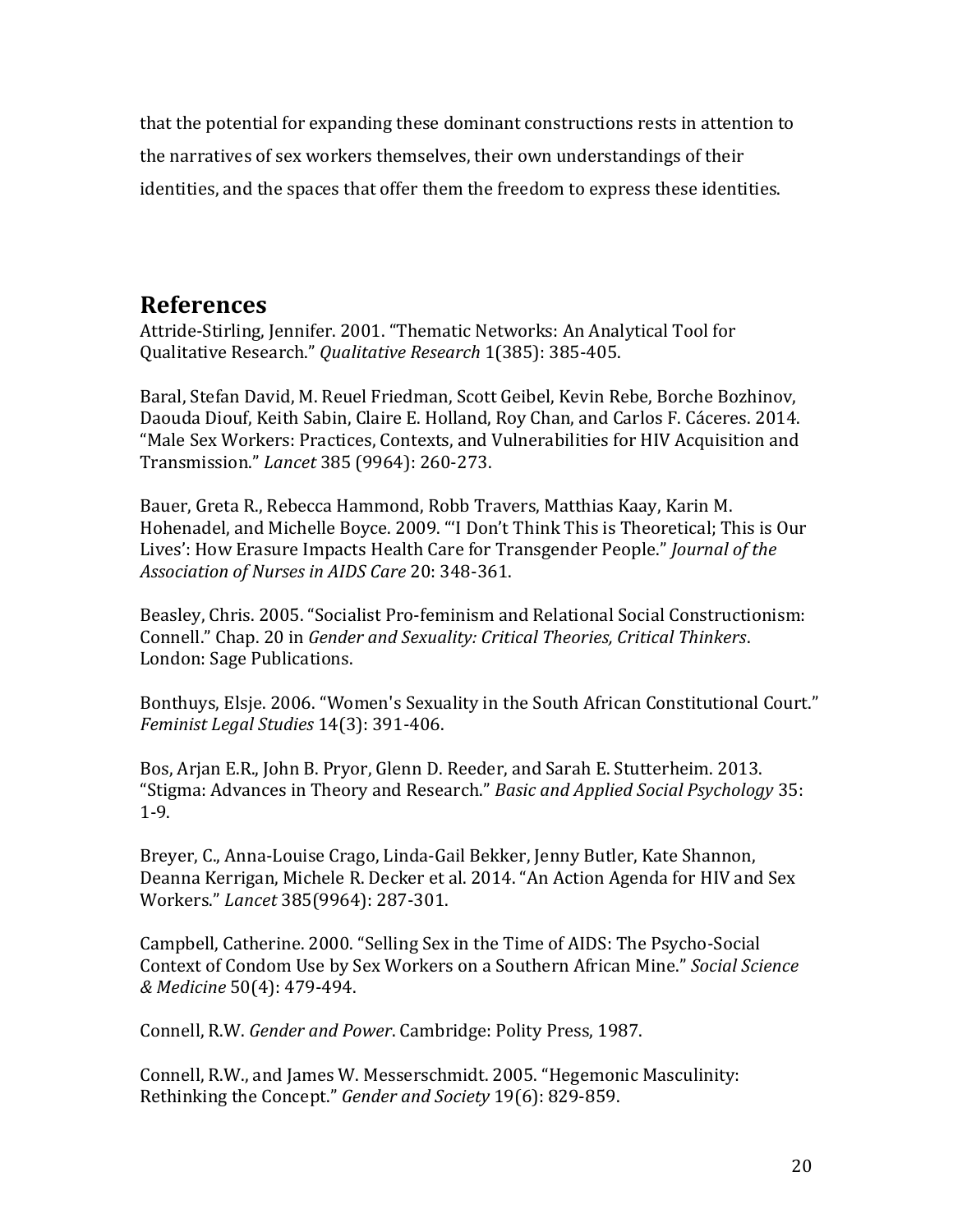Cornwall, Andrea. 2002. *Making Spaces, Changing Places: Situating Participation in Development.* Brighton, Sussex: Institute of Development Studies.

Decker, Michele R., Anna-Louise Crago, Sandra K. H. Chu, Susan G. Sherman, Meena S. Seshu, Kholi Buthelezi, Mandeep Dhaliwal, and Chris Beyrer. 2014. "Human Rights Violations Against Sex Workers: Burdens on HIV." *Lancet* 385(9963): 186-199.

Gilden, Andrew. 2013. "Toward a More Transformative Approach: The Limits of Transgender Formal Equality." *Berkeley Journal of Gender, Law & Justice* 23(1): 83- 144.

Gupta, Geeta Rao, Ellen Weiss, and Daniel Whelan. "Women and AIDS: Building a New HIV Prevention Strategy." In *AIDS in the World II: Global Dimensions, Social Roots and Responses*, edited by Jonathan Mann and Daniel J.M. Tarantola. New York: Oxford, 1996.

hooks, bell. *Yearning: Race, Gender, and Cultural Politics*. Boston: South End Press, 1990.

Hunter, Mark. *Love in the Time of AIDS: Inequality, Gender, and Rights in South Africa*. Bloomington, IN: Indiana University Press, 2010.

Huysamen, Monique, and Floretta Boonzaler. 2015. "Men's Constructions of Masculinity and Male Sexuality Through Talk of Buying Sex." *Culture, Health & Sexuality* 17(5): 541-554.

Jewkes, Rachel, Robert Morrell, Yandisa Sikweyiya, Kristin Dunkle, and Loveday Penn-Kekana. 2012. "Men, Prostitution and the Provider Role: Understanding the Intersections of Economic Exchange, Sex, Crime and Violence in South Africa." *PLoS ONE* 7(7): 1-10.

Joseph, Lauren J., and Pamela Black. 2012. "Who's the Man? Fragile Masculinities, Consumer Masculinities, and the Profiles of Sex Work Clients." *Men and Masculinities* 15(5): 486-506.

Karim, Quarraisha Abdool, Salim S. Abdool Karim, Kate Soldan, and Martin Zondi. 1995. "Reducing the Risk of HIV Infection Among South African Sex Workers: Socioeconomic and Gender Barriers." *American Journal of Public Health* 85: 1521- 1525.

Moolman, Benita. 2013 "Rethinking 'Masculinities In Transition' in South Africa Considering the 'Intersectionality' of Race, Class, and Sexuality with Gender." *African Identities* 11(1): 93-105.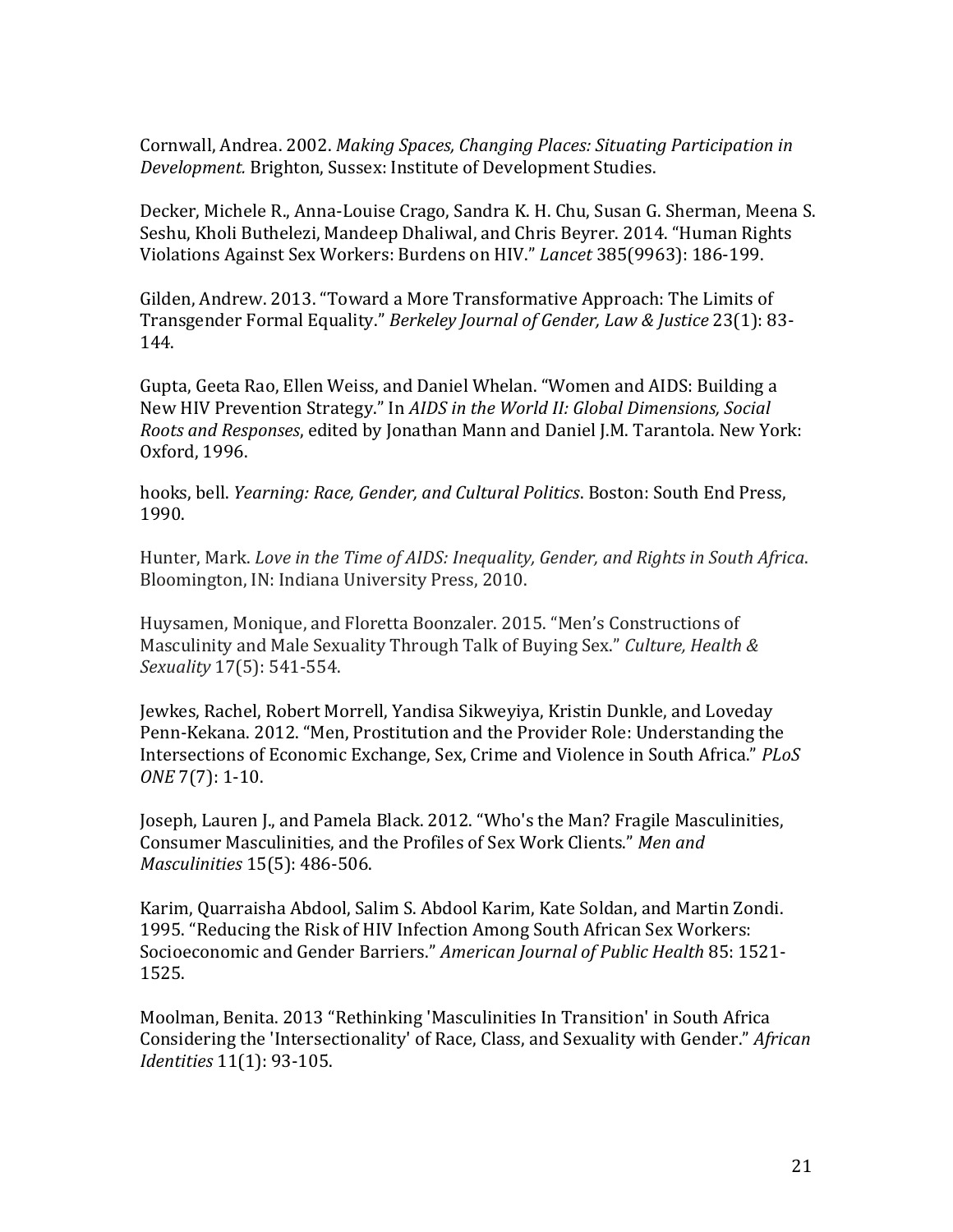Morrell, Robert, Jewkes, Rachel, and Graham Lindegger. 2012. "Hegemonic Masculinity/Masculinities in South Africa: Culture, Power, and Gender Politics." *Men and Masculinities* 15(1): 11-30.

Morrissey, M. E. 2013. "Rape as a Weapon of Hate: Discursive Constructions and Material Consequences of Black Lesbianism In South Africa." *Women's Studies in Communication* 36: 72-91.

Moscheta, Murilo dos Santos, Sheila McNamee, Manoel Antônio dos Santos. 2013. "Sex Trade Among Men: Negotiating Sex, Bodies and Identity Categories." *Psicologia & Sociedad* 25: 44-53.

Nuttbrock, L., S. Hwahng, W. Bockting, A. Rosenblum, M. Mason, M. Macri, and J. Becker. 2009. "Lifetime Risk Factors for HIV/Sexually Transmitted Infections Among Male-to-Female Transgender Persons." *JAIDS Journal of Acquired Immune Deficiency Syndromes* 52: 417-421.

Ogden, Jane. 2007. *Health Psychology: A Textbook*. Buckingham: Open University Press.

Ocha, Witchayanee. 2013. "Rethinking Gender: Negotiating Future Queer Rights in Thailand." *Gender Technology and Development* 17(1): 79-104.

Ocha, Witchayanee, and Barbara Earth. 2013. "Identity Diversification Among Transgender Sex Workers in Thailand's Sex Tourism Industry." *Sexualities* 16(195): 195-216.

Price-Chalita, Patricia. 1994. "Spatial Metaphor and the Politics of Empowerment: Mapping a Place for Feminism and Postmodernism in Geography." *Antipode* 26(3): 236-254.

Ratele, Kopano. 2008. "Analysing Males in Africa: Certain Useful Elements in Considering Ruling Masculinities." *African and Asian Studies* 7: 515-536.

Ratele, Kopano. 2009. "Sexuality as Constitutive of Whiteness in South Africa." *Nordic Journal of Feminism and Gender Research* 17(3): 158-174.

Ratele, Kopano. 2013. "Masculinities Without Tradition." *Politikon* 40(1): 133-156.

Richter, Marlise L., Matthew F. Chersich, Marleen Temmerman, and Stanley Luchters. 2013. "Characteristics, Sexual Behaviour and Risk Factors of Female, Male and Transgender Sex Workers in South Africa." *South African Medical Journal* 103(3): 246-251.

Sevelius, Jae M. 2012. "Gender Affirmation: A Framework for Conceptualizing Risk Behavior Among Transgender Women of Colour." *Sex Roles* 68: 675-689.